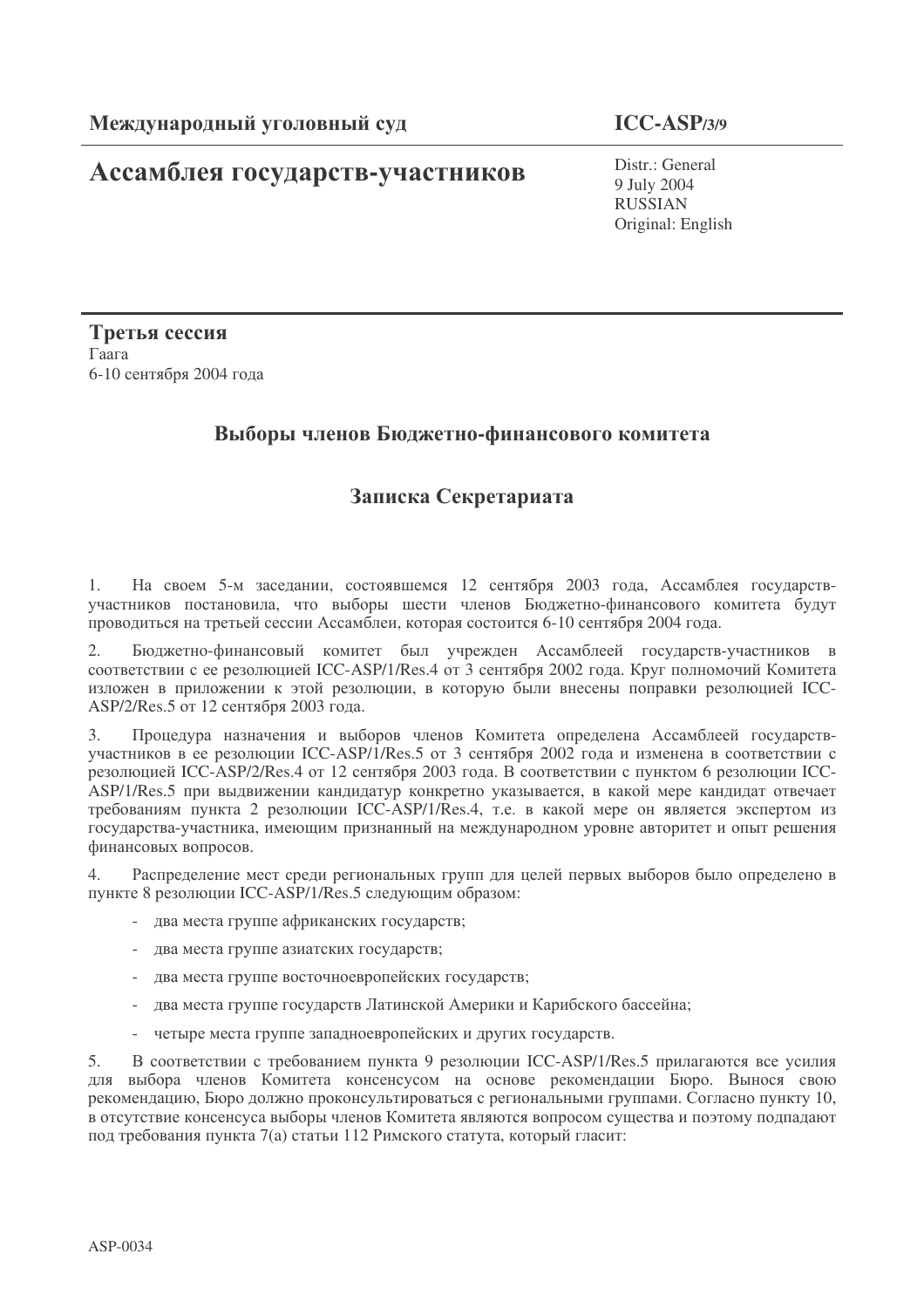«7. Каждое государство-участник имеет один голос. Предпринимаются все усилия для достижения решений на основе консенсуса в Ассамблее и в Бюро. При невозможности лостижения консенсуса, если иное не предусмотрено в Статуте:

решения по вопросам существа должны утверждаться большинством в две трети  $a)$ присутствующих и участвующих в голосовании при условии, что абсолютное большинство государств-участников обеспечивает кворум для голосования».

В соответствии с пунктом 11 резолюции ICC-ASP/1/Res.5 выборы проводятся тайным 6 голосованием. Однако данное требование может не соблюдаться в том случае, если число кандидатов соответствует числу подлежащих заполнению мест, или в отношении кандидатов, поддерживаемых соответствующими региональными группами, если только какая-либо лелегация не обращается с конкретной просьбой о проведении голосования в связи с данными выборами.

 $\tau$ В соответствии с пунктом 12 резолюции избранными считаются канлилаты от кажлой региональной группы, которые получают наибольшее число голосов, составляющих большинство в лве трети голосов присутствующих и участвующих в голосовании государств-участников, при том условии, что кворум для голосования составляет абсолютное большинство государств-участников.

В результате жребия, провеленного 12 сентября 2003 года в соответствии с пунктом 13 8. резолюции ICC-ASP/1/Res.5, срок полномочий истечет 21 апреля 2005 года для следующих членов Комитета, перечисленных в алфавитном порядке:

г-на Эдуардо Гальярдо Апарисио (Боливия);

г-на Питера Ловелла (Соединенное Королевство Великобритании и Северной Ирландии);

г-на Джона Ф.С. Муванги (Уганда);

г-на Карла Пашке (Германия);

г-на Мишель-Этьена Тильманса (Бельгия);

г-жи Инны Штейнбуки (Латвия).

9. В соответствии с решением Ассамблеи государств-участников, принятым на 5-м заседании ее второй сессии 12 сентября 2003 года, был установлен срок для выдвижения кандидатур - с 1 марта 2002 года по 30 июня 2004 года. По состоянию на последнюю дату было выдвинуто семь кандидатур.

Из семи кандидатур две были представлены от группы африканских государств, одна - от 10. группы восточноевропейских государств, одна - от группы государств Латинской Америки и Карибского бассейна и три - от группы западноевропейских и других государств.

В соответствии с пунктом 7 резолюции ICC-ASP/1/Res.5 список всех выдвинутых кандидатов в 11. алфавитном порядке и сопроводительные документы представлены в приложении к настоящей записке.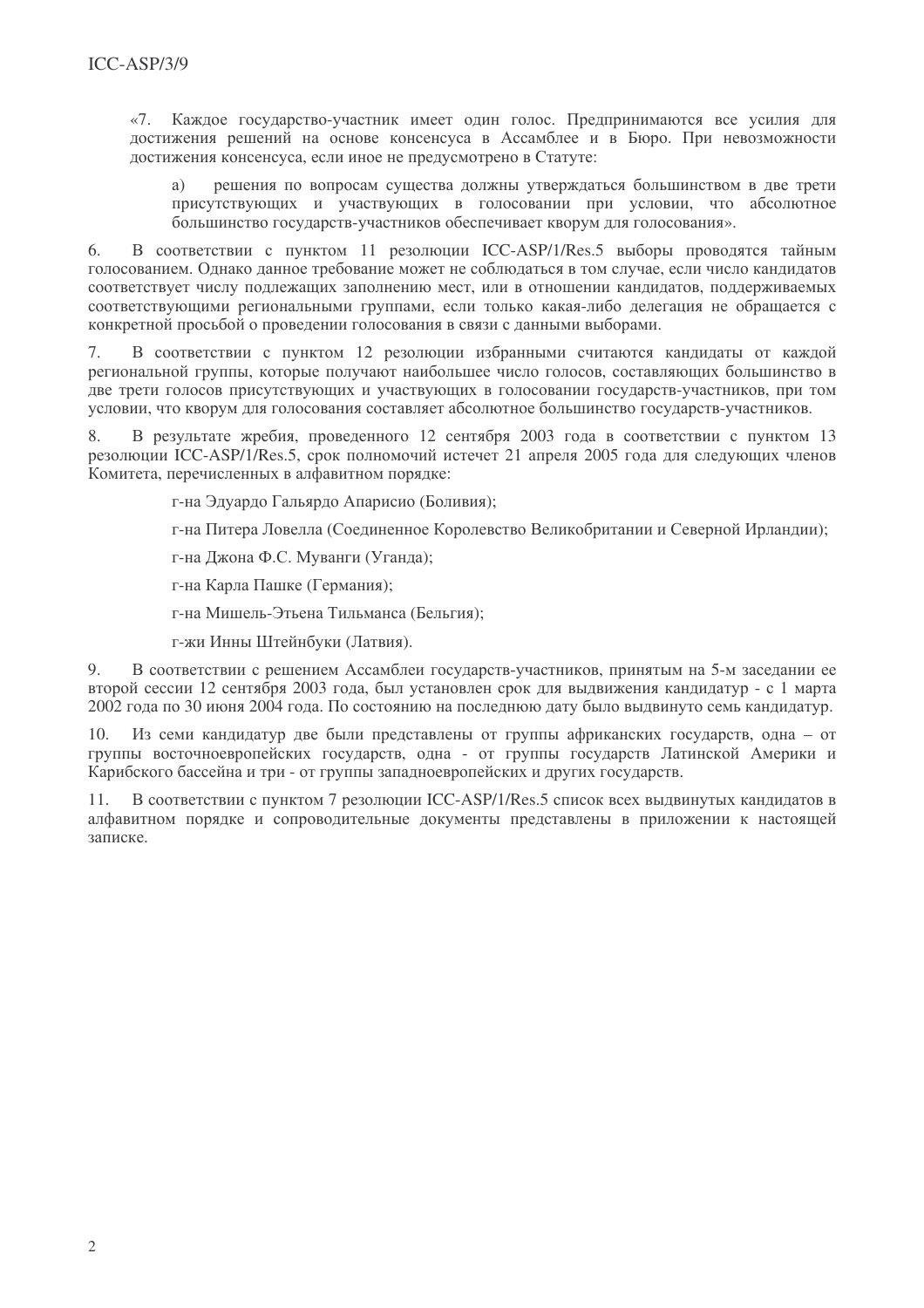# Приложение

[Подлинный текст на английском и французском языках]

# Перечень кандидатов в алфавитном порядке (включая данные о профессиональной квалификации)

# Содержание

| Имя и гражданство*                                         | Cmp |
|------------------------------------------------------------|-----|
|                                                            |     |
|                                                            |     |
| 3. Ловелл, Питер (Соединенное Королевство Великобритании и |     |
|                                                            |     |
|                                                            |     |
|                                                            |     |
|                                                            |     |
|                                                            |     |

<sup>&</sup>lt;sup>\*</sup> Также государство, выдвинувшее кандидатуру, если не указано иное.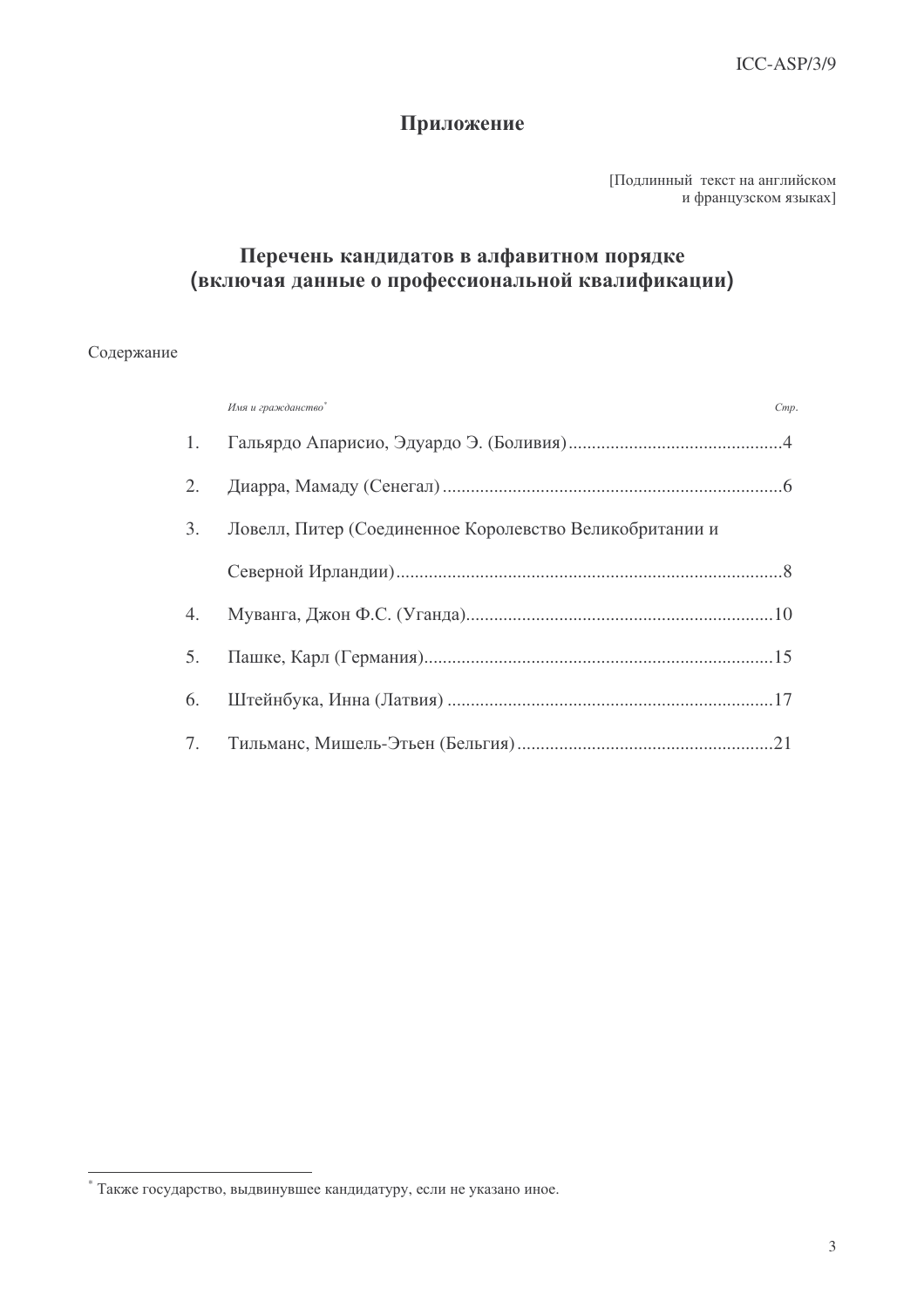#### Гальярдо Апарисио, Эдуардо Э. (Боливия) 1.

Поллинный текст на английском языке]

# Вербальная нота

Посольство Республики Боливия свидетельствует свое уважение Постоянному Секретариату Ассамблеи государств-участников Римского статута и имеет честь сообщить о том, что правительство Боливии приняло решение выдвинуть кандидатуру г-на Эдуардо Э. Апарисио на переизбрание в состав Бюджетно-финансового Гальярдо комитета Международного уголовного суда на выборах, которые состоятся в ходе третьей сессии Ассамблеи государств-участников в Гааге 6-10 сентября 2004 года.

Г-н Гальярдо является боливийским профессиональным дипломатом, который обладает знаниями и опытом в финансовой и административной областях деятельности Международного уголовного суда и который участвовал в сессиях Бюджетно-финансового комитета, проходивших в Нью-Йорке и Гааге.

Кроме того, г-н Гальярдо являлся делегатом Боливии в Пятом комитете (по бюджету и финансам) Генеральной Ассамблеи Организации Объединенных Наций в 1999-2001 годах и активно участвовал в переговорах по бюджетным вопросам и вопросам, касающимся взносов, в рамках Организации Объединенных Наций. Одновременно он являлся – до января 2004 года – делегатом Боливии во Втором (экономическом) комитете Генеральной Ассамблеи.

К настоящему прилагается биография г-на Эдуардо Э. Гальярдо Апарисио.

 $\dddotsc$ 

# Профессиональная аттестация

Место и дата рождения: Ла-Пас, Боливия, 9 сентября 1971 года.

| Высшее образование:    | 1997-1999 годы – степень магистра в области международных<br>экономических и интеграционных отношений - CIDES-UMSA.<br>Высший университет Святого Андрея, Ла-Пас, Боливия. |
|------------------------|----------------------------------------------------------------------------------------------------------------------------------------------------------------------------|
|                        | 1994-1996 годы - международные и дипломатические отношения.<br>Дипломатическая академия Боливии.                                                                           |
|                        | 1989-1993 годы – степень бакалавра экономики.<br>Высший<br>университет Святого Андрея, Ла-Пас, Боливия.                                                                    |
|                        | 1989-1984 годы                                                                                                                                                             |
| Трудовая деятельность: | 2003-2004<br>годы – член Бюджетно-финансового<br>комитета<br>Международного уголовного суда, Нью-Йорк и Гаага.                                                             |
|                        | 1999-2001 годы – делегат Боливии в Пятом комитете (бюджетно-<br>финансовом) Генеральной Ассамблеи Организации Объединенных<br>Наций, Нью-Йорк.                             |
|                        | 1999 год - январь 2004 года - делегат Боливии во Втором комитете<br>(экономическом) Генеральная Ассамблея, Нью-Йорк.                                                       |
|                        | 2000-2001 годы - делегат Боливии в Экономическом и Социальном<br>Совете Организации Объединенных Наций.                                                                    |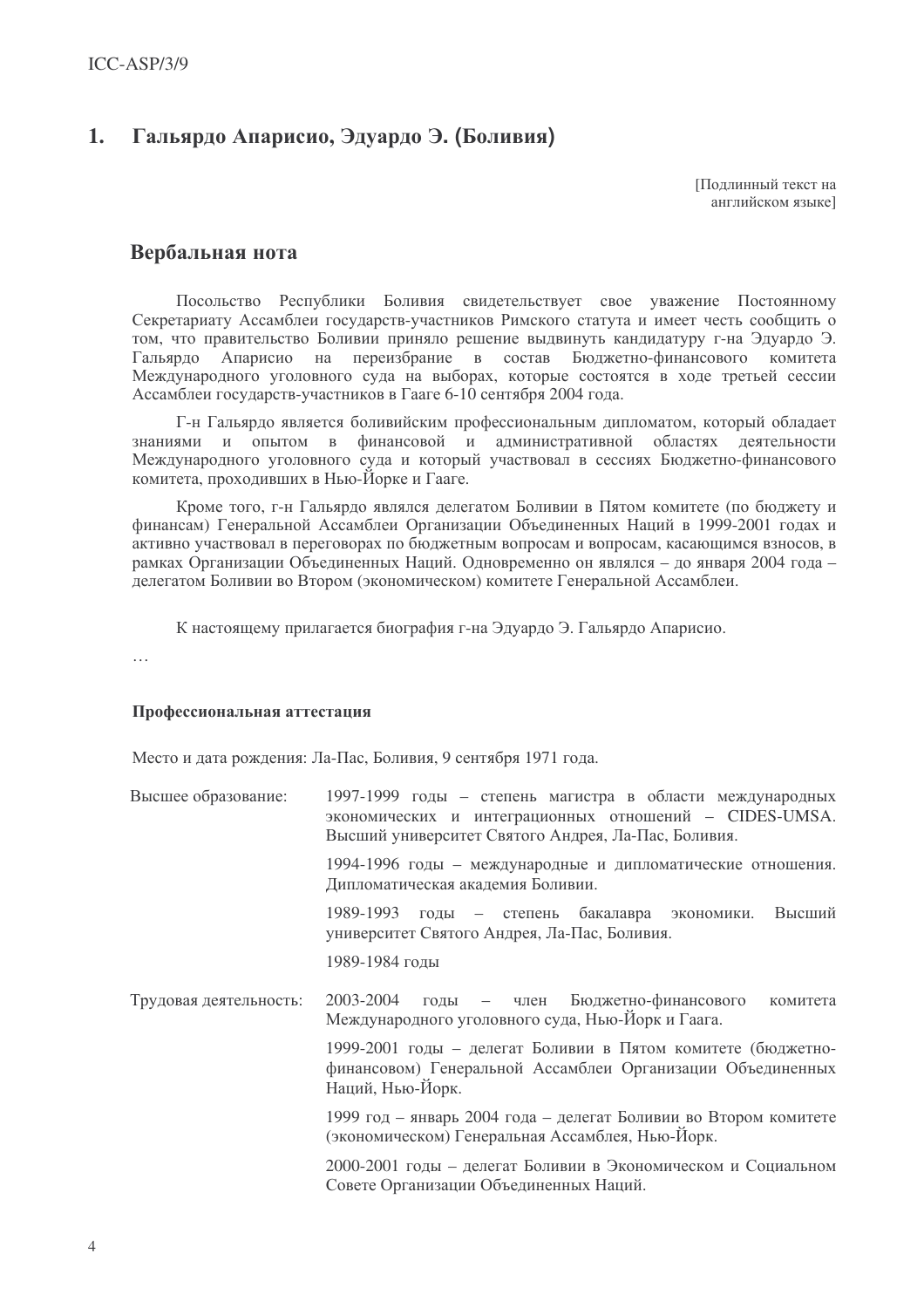Друга я деятельность: 1998-1999 годы – Министерство иностранных дел и культа Боливии. Генеральный директор по делам секторов, ответственный за статистические и экономические вопросы, переговоры по соглашениям о двойном налогообложении и содействии инвестициям. 1996-1998 годы - Министерство иностранных дел и культа Боливии. Управление по вопросам развития экспорта - сотрудник, занимающийся вопросами развития экспорта. 1996-1999 годы Языки: нский и английский.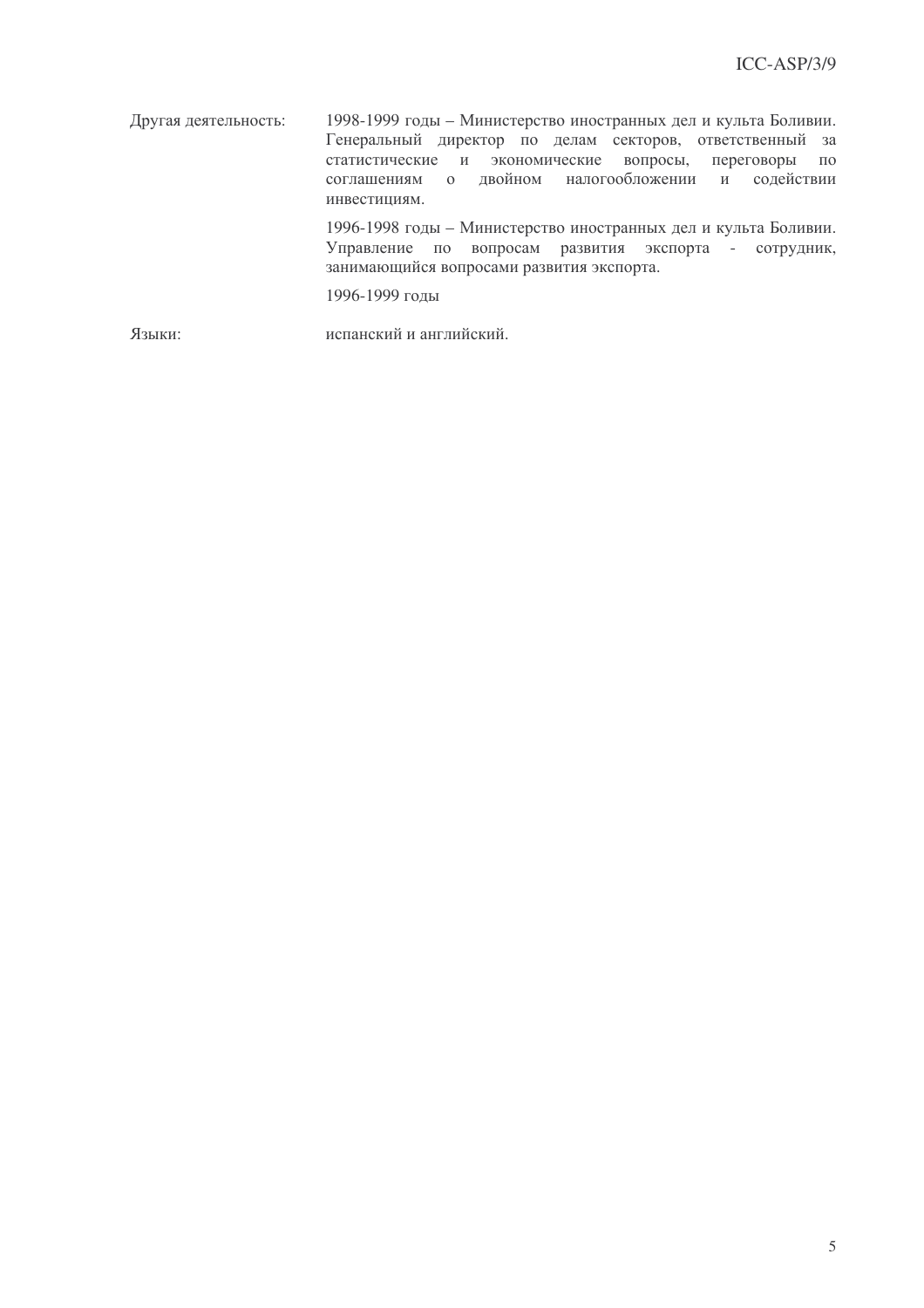#### $2.$ Диарра, Мамаду (Сенегал)

Подлинный текст на английском языке]

# Вербальная нота

Постоянное представительство Сенегала при Организации Объединенных Наций свидетельствует свое уважению Директору Секретариата Ассамблеи государств участников Римского статута Международного уголовного суда и в связи с его вербальной нотой № ICC-ASP/3/CBF/N от 31 марта 2004 года, касающейся предстоящих выборов шести членов Бюджетно-финансового комитета, которые должны состояться на третьей сессии в 2004 году, имеет честь представить кандидатуру г-на Мамаду Диарра, технического консультанта Генерального секретариата Министерства иностранных дел.

К настоящему прилагается его биография.

 $\ddotsc$ 

[Подлинный текст на английском и французском языках]

| Дата рождения:<br>Место рождения:<br>Гражданство:<br>Пол:<br>Гражданское состояние:<br>Награды: | 5 июня 1948 года<br>Тиес/Сенегал<br>Сенегал<br>Мужской<br>женат, имеет четырех детей (в возрасте от 24 до 32 лет)<br>рыцарь «Почетного ордена» (Сенегал, 1983 год)<br>орден «Сияние солнечных лучей» Священного Сокровища (Япония,                                                                                                                                                                        |
|-------------------------------------------------------------------------------------------------|-----------------------------------------------------------------------------------------------------------------------------------------------------------------------------------------------------------------------------------------------------------------------------------------------------------------------------------------------------------------------------------------------------------|
|                                                                                                 | 1988 год)                                                                                                                                                                                                                                                                                                                                                                                                 |
| Образование                                                                                     |                                                                                                                                                                                                                                                                                                                                                                                                           |
| $2000$ год:                                                                                     | магистр бизнеса (финансы), Лондонский бизнес-колледж, Лондон,<br>Соединенное Королевство. Основные предметы: теория денег,<br>маркетинговая коммуникация, управленческий учет, планирование<br>людских ресурсов, прогрессивный международный маркетинг,<br>исследования,<br>корпоративное<br>тематические<br>планирование,<br>исследовательские методы, финансовое управление, компьютерные<br>концепции. |
| 1969-1971 годы:                                                                                 | диплом по административным и дипломатическим дисциплинам:<br>Национальная школа администрации, Дакар, Сенегал. Основные<br>дисциплины: право и дипломатическая практика. Административное<br>право и государственные финансы.                                                                                                                                                                             |
| 1956-1969 годы:                                                                                 | диплом бакалавра наук.                                                                                                                                                                                                                                                                                                                                                                                    |

## Основные анкетные данные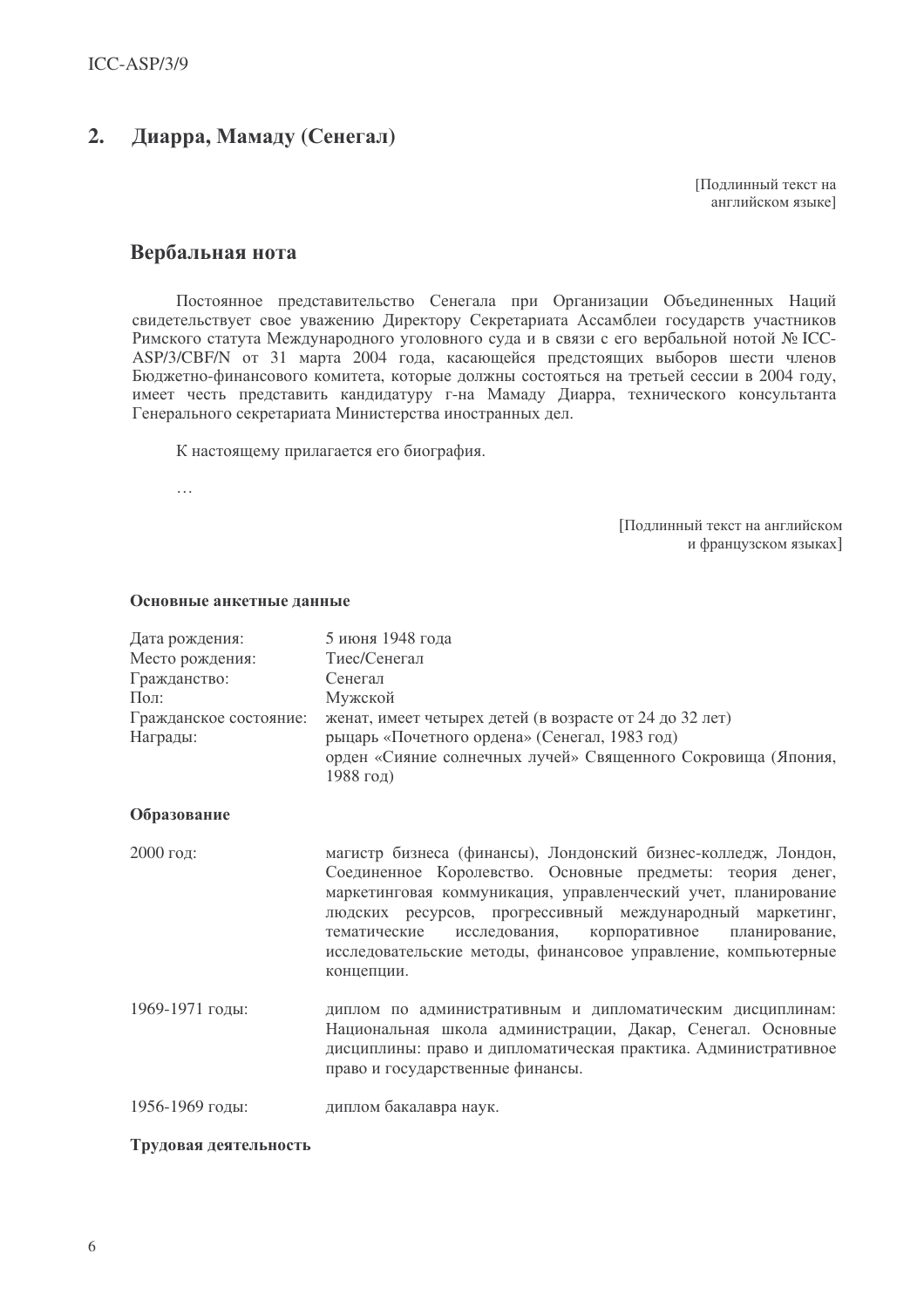- $2000$  год н.вр.: советник  $\Pi$ <sup>O</sup> административным и финансовым вопросам Генерального секретаря Министерства иностранных дел. Дакар.
- 1994-2000 голы: Посольства экономический советник Сенегала в Лонлоне (Соединенное Королевство) по вопросам развития торговли и туризма и другим аспектам двустороннего сотрудничества.
- $06.1993 12.1993$ : лиректор алминистрации и финансов Министерства иностранных лел (Лакар) по налзору за работой алминистративной, финансовой и бухгалтерской служб Министерства иностранных дел.
- 1991-1993 голы: заместитель директора администрации и финансов, начальник бюджетно-финансового отдела Внешних служб Министерства иностранных дел.
- 1987-1991 годы: экономический и финансовый советник Посольства Сенегала в Токио. Япония. Занимался вопросами двустороннего сотрудничества, содействия развитию торговли и туризма и отношений с НПО. Являлся также финансовым советником Посольства
- 1985-1987 голы: первый секретарь по финансовым вопросам Посольства Сенегала в Эр-Рияде (Саудовская Аравия). В его круг ведения входили отношения с Саудовским фондом развития и Исламским банком.
- 1981-1985 годы: начальник финансового отдела Министерства иностранных дел Дакар, (Сенегал). В его задачи входило бюджетно-финансовое управление центральными и внешними службами Министерства иностранных дел.
- 1979-1981 голы: первый секретарь по финансовым вопросам Посольства Сенегала в Киншасе (Заир).
- 1974-1979 голы: первый секретарь по финансовым вопросам Посольства Сенегала в Аддис-Абебе (Эфиопия). Представлял Посольство в составе Консультативного комитета ОАЕ по бюджету и финансам и Исполнительного комитета ООН/ЭКА.
- 1971-1973 годы: младший сотрудник, затем начальник отдела международных конвенций и соглашений Министерства иностранных дел, Дакар (Сенегал), начальник отдела Америки.

 $01.06.1970:$ стажер в Министерстве иностранных дел и Министерстве финансов.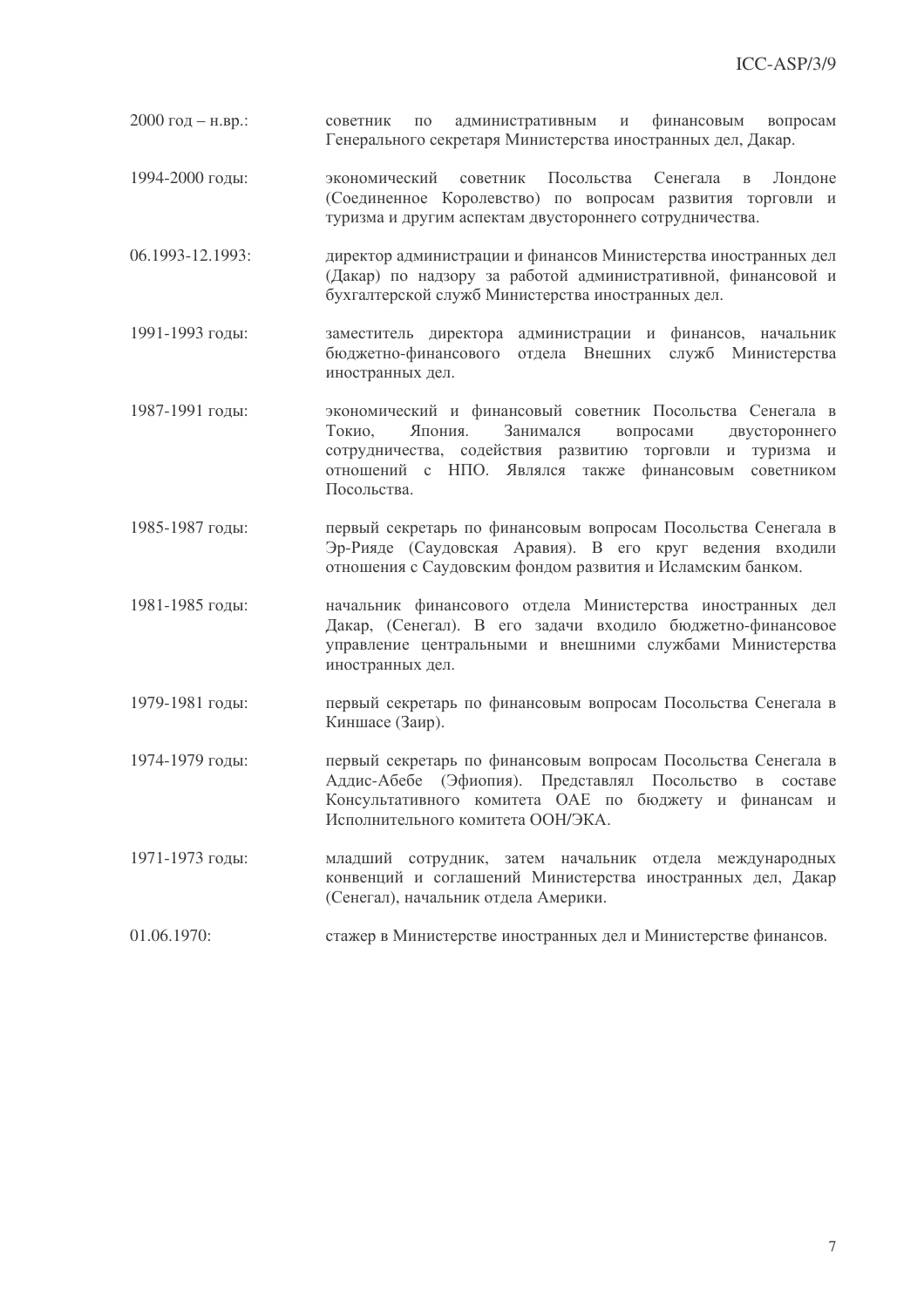### $3.$ Ловелл, Питер (Соединенное Королевство Великобритании и Северной Ирландии)

Подлинный текст на английском языке]

# Вербальная нота

Имею честь сослаться на ноту ICC-ASP/3/CBF/N и сообщить вам о том, что Соединенное Королевство приняло решение выдвинуть кандидатуру г-на Питера Ловелла на переизбрание в состав Бюджетно-финансового комитета Международного уголовного суда в ходе выборов, которые должны состояться на третьей сессии Ассамблеи государств-участников в сентябре 2004 года в Гааге.

К настоящему прилагается биография г-на Ловелла.

 $\cdots$ 

(Подпись) Сэр Колин Бад Посол Соединенного Королевства в Нидерландах

# Профессиональная аттестация

Что касается требования о том, что кандидаты должны быть признанными на международном уровне экспертами, обладающими авторитетом и опытом в решении финансовых вопросов, то я хотел бы обратить внимание на тот факт, что, будучи Директором Финансового департамента Судебной службы Англии, г-н Ловелл отвечает за надзор за исполнением бюджета в размере 1,3 млрд. долл. США. Работая на различных постах, он приобрел богатый опыт управления судебными органами и финансирования их деятельности и активно участвовал в реформах посредством совершенствования процессов управления ресурсами и исполнения бюджета. Он успешно работал в составе Бюджетно-финансового комитета с момента его создания в 2003 году.

25 июня 1953 года Дата рождения:

# Служебное резюме

На протяжении всей своей карьеры г-н Питер Ловелл занимался финансовым управлением и планированием как на уровне штаб-квартиры, так и групповом уровне в Судебной службе. Имеет большой опыт работы в суде короны, судах графств и Высоком суде. Успешно занимался реформированием процессов управления ресурсами и составления бюджета, реструктуризацией финансовых функций на стадии формирования учреждений и проведением обзоров управленческой структуры, заключением крупных контрактов в рамках инициативы частного финансирования/внешнего подряда на оказание широкого круга финансовых услуг и услуг в области информационной технологии. Выдвинул несколько ключевых инициатив в рамках внедрения бухгалтерского учета и составления бюджета, включая перестройку Отдела ресурсов и планирования.

Представлял Судебную службу на различных семинарах и встречах с участием представителей международных юрисдикций (включая Содружество, Южную Америку и страны, стремящиеся вступить в Европейский союз (ЕС). например, Польша, Латвия, Чехословакия, Колумбия, Венгрия, бывшая Югославия, Индонезия), посвященных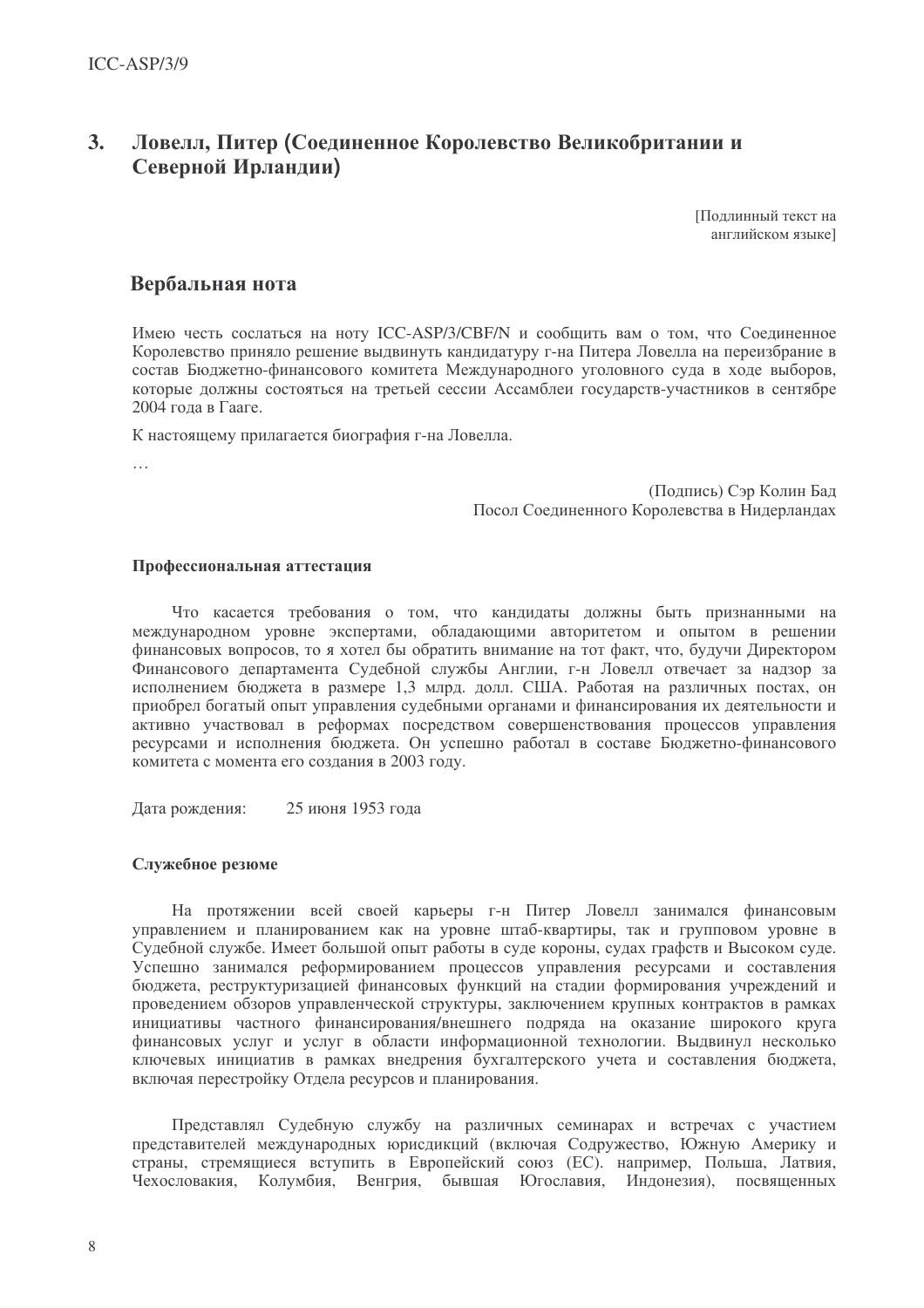финансовому управлению и организации. В 2002 году посетил Болгарию перед началом осуществления проекта Европейского союза PHARE читал в Королевском институте государственной администрации лекции о финансовом управлении и реформе судебных органов с участием представителей Руанды, Кипра и Омана, участвовал в совместной с министерством юстиции России программе и в нескольких встречах, посвященных вопросам судопроизводства в восточноевропейских государствах, от Британской ассоциации для Пентральной и Восточной Европы. В настоящее время поллерживает рабочие отношения с Ассоциацией судей Словакии. С 2003 года является членом Бюджетно-финансового комитета Международного уголовного суда.

# Соответствующий служебный опыт

Октябрь 2002 года - по настоящее время: Лиректор Финансового департамента. Отчитывается перед Главным исполнительным и судебным служебным советом по всем финансовым вопросам (бюджет в размере 850 млн. фунтов стерлингов), включая распределение бюлжетных средств для выполнения задач, поставленных правительством, открытие счетов, консультирование и инвестиционная оценка программ модернизации и установление размеров гонораров для покрытия издержек гражданских судов.

Октябрь 2001 года - октябрь 2002 года: управляющий Полевой службой. Отвечал за распределение ресурсов (400 млн. фунтов стерлингов) по областям деятельности судов и постановкой организационных задач. Текущий мониторинг финансовой и оперативной деятельности, включая консультации с судебными органами по вопросам финансирования судебной системы.

Ноябрь 1999 года - октябрь 2001 года: заместитель Директора Финансового департамента, Судебная служба. Выделение ассигнований бюджетным подразделениям, мониторинг финансовой и предпринимательской деятельности. Передал финансовые функции Судебного финансового управления от государственного попечителя Судебной службе. Управлял внешнеподрядными программами и группами по вопросам подготовки к переходу на евро.

Ноябрь 1997 года ноябрь 1999 года: распорядитель Программы Системы управления финансовой информацией (АРАМИС). Общее управление программой «Частная финансовая инициатива (АРАМИС)/Внешний подряд» Руководил процессом составления финансовых отчетов «Оракл». Создал систему регулирования текущей деятельности. Проводил обзор структуры общего управления системой «АРАМИС» и создал группу по контролю за оказанием услуг. Составлял и контролировал исполнение бюджета (в размере порядка 14 млн. фунтов стерлингов). Внедрил централизованную систему голосования и оплаты правовой помощи, включая судебные гонорары и сотрудников, получающих гонорары.

Декабрь 1992 года ноябрь 1997 года: Отдел ресурсов и планирования. Составление планов расходования средств Судебной службы. Распределение ресурсов среди бюджетных подразделений. Разработал методику распределения ассигнований с увязкой статей расходов и запланированной деятельности. Контроль за исполнением. Составил первый план работы Судебной службы, когда ей был предоставлен статус учреждения. Разработал пересмотренные финансовые функции для обзора управленческой структуры, обеспечивающего согласование с точки зрения финансовой ответственности и отчетности.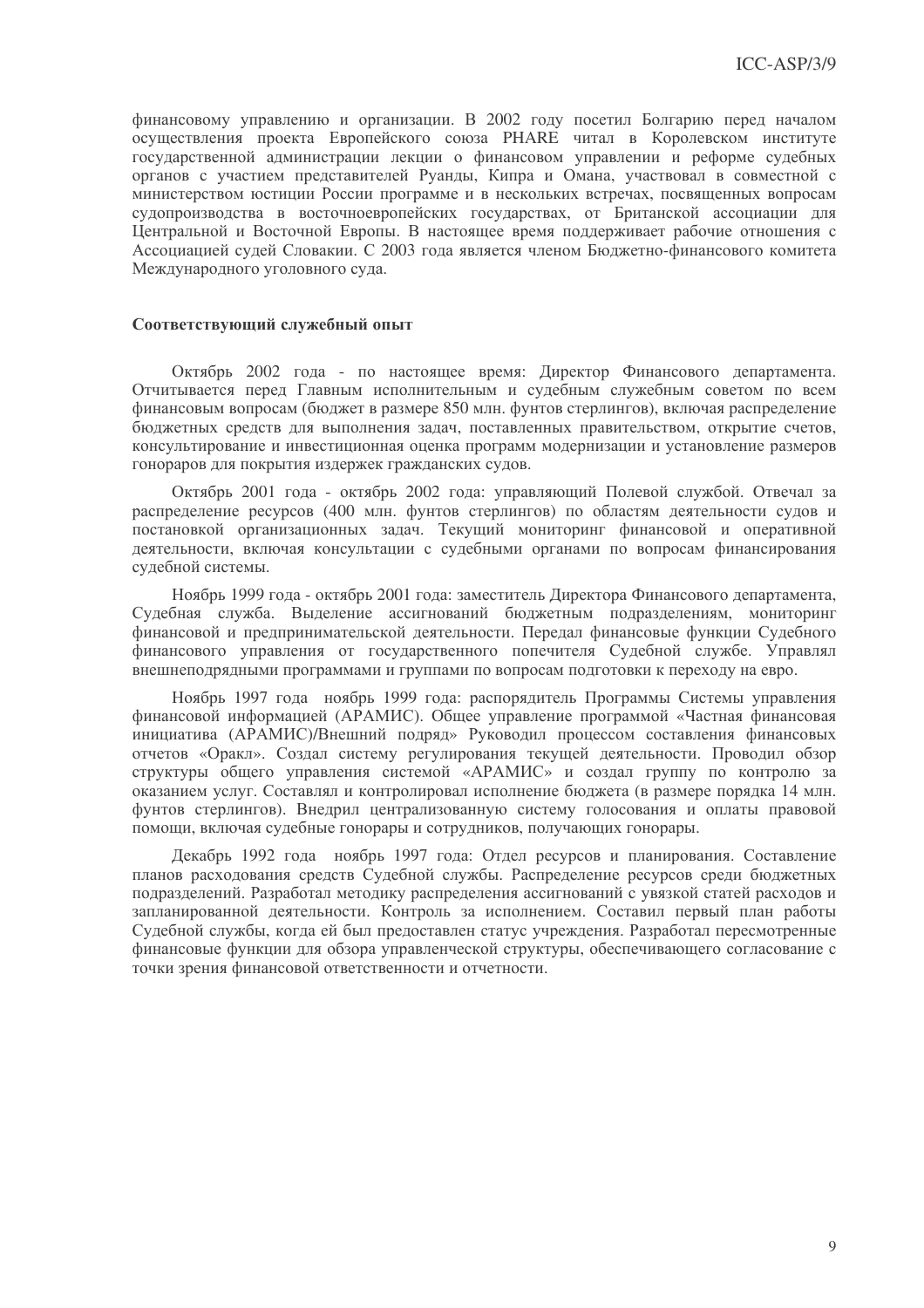#### $\overline{4}$ . Муванга, Джон Ф.С. (Уганда)

Поллинный текст на английском языке]

# Письмо

Имею честь настоящим сообщить о том, что правительство Уганды приняло решение выдвинуть кандидатуру Генерального аудитора г-на Джона Муванги на переизбрание в состав Бюджетно-финансового комитета Международного уголовного суда.

 $\ddotsc$ 

(Подпись) МД Семамбо Калема Министерство иностранных дел

# Анкетные ланные

| Дата рождения:                 | 10 января 1956 года                                                                              |
|--------------------------------|--------------------------------------------------------------------------------------------------|
| Гражданство:                   | Уганда                                                                                           |
| Профессиональная квалификация: | член Ассоциации дипломированных сертифицированных<br>бухгалтеров, ФДСБ Соединенного Королевства, |
|                                | Института сертифицированных<br>правления<br>член<br>государственных бухгалтеров Уганды, СГБ      |
| Ныняшняя должность:            | Генеральный аудитор Уганды                                                                       |

# Опыт работы

Получил диплом бухгалтера в декабре 1979 года в Великобритании и в феврале 1980 года поступил на работу в лондонское отделение компании «Куперс энд Лайбранд» (известной теперь под названием «ПрайсУотерхаусКуперс»). Проработав два с половиной года в лондонском отделении этой компании («Куперс энд Лайбранд»), семь лет в ее отделении в Замбии, а затем три года в отделении в Лилонгве (Малави), приобрел опыт работы на международном и региональном уровне. Во время работы в Замбии и Малави являлся с 1987 года партнером фирмы «Куперс энд Лайбранд». Основные обязанности заключались в обеспечении технического руководства по вопросам аудита, секретариатского обслуживания и налогообложения компаний государственного и частного секторов. В число таких компаний входили финансовые учреждения, фермерские хозяйства, полугосударственные организации, многонациональные корпорации, местные предприятия обрабатывающей промышленности и сферы услуг. В круг обязанностей входили также содействие повышению профессиональных, технических и управленческих навыков сотрудников руководящего звена и разработка соответствующих стандартов профессиональной деятельности. После возвращения в Уганду в 1994 году работал консультантом в рамках проекта Всемирного банка и числился сотрудником казначейства, что позволило расширить опыт благодаря ознакомлению с принципами и навыками бухгалтерского учета, относящимися к работе центрального правительства и местных органов управления. Работая с 1994 года консультантом в рамках проекта Всемирного банка, занимал ряд должностей в правительстве и возглавлял отдел в Управлении бухгалтерского учета, а также представлял Уганду на международном уровне как генеральный бухгалтер. С 1 января 2001 года является Генеральным аудитором Республики Уганда.

# Послужной список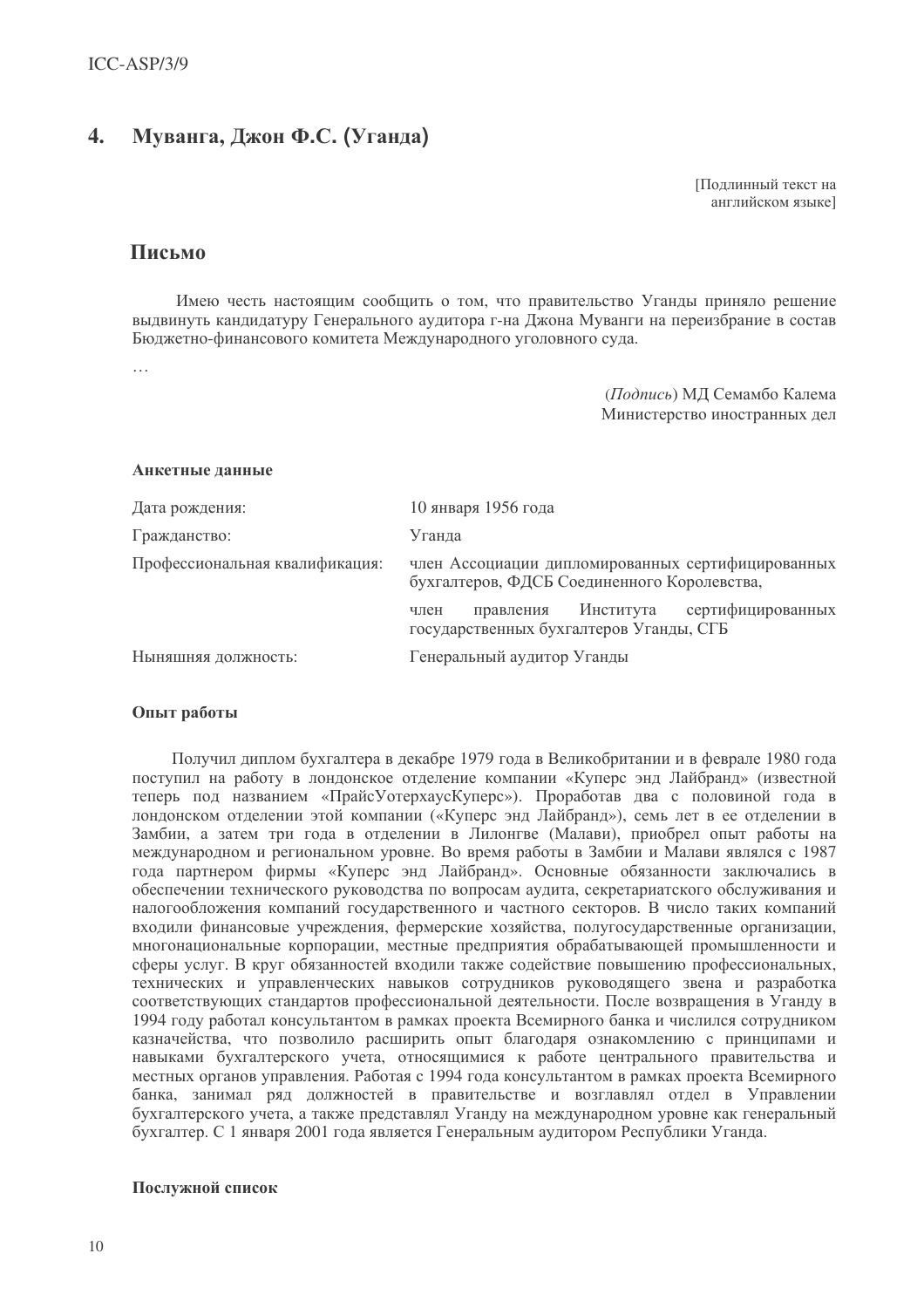С января 2001 года по настоящее время: Генеральный аудитор Уганды

В качестве Генерального аулитора Республики Уганла мои обязанности заключаются главным образом в эффективном выполнении положения статьи 163 Конституции, которое требует ежегодной подготовки отчета о ревизии государственных счетов Уганды и всех государственных служб, включая суды, центральные и местные органы управления, университеты, государственные корпорации и органы, учрежденные на основании акта парламента. Генеральный аудитор это предусмотренная Конституцией должность, назначение на которую производит президент Уганды с согласия парламента, и штат Генерального аудитора насчитывает 350 человек, большая часть которых являются техническими сотрудниками, работающими в различных районных отделениях Уганды.

# С ноября 1994 года по 31 декабря 2000 года

Министерство финансов, планирования и экономического развития.

Лолжности:

- $\bullet$ советник по международному аудиту
- $\bullet$ исполняющий обязанности руководителя/сотрудник Управления бухгалтерского учета казначейства
- $\bullet$ исполняющий обязанности Директора Управления бухгалтерского учета

# С октября 1994 года

Международный советник по вопросам аудита при министерстве финансов, планирования и экономического развития в рамках проекта управления экономической деятельностью и финансами правительства, осуществляемого благодаря кредиту № 2418-UG MAP Всемирного банка. Ответственный за создание государственного управления внутренней ревизии, включая разработку круга ведения, определение кадровой структуры и составление описания должностных обязанностей, а затем проведение отбора и назначение сотрудников. Был подготовлен также план международного руководства по вопросам аудита.

## С марта 1996 года (по-прежнему в рамках проекта Всемирного банка)

Выполнение обязанностей руководителя Управления бухгалтерского учета казначейства, подотчетного постоянному секретарю/секретарю казначейства. Обязанности заключались в обеспечении надлежащего управления финансами и контроле за использованием финансов Уганды в соответствии с требованиями Конституции и закона о государственных финансах.

### С сентября 1998 года (по-прежнему в рамках проекта Всемирного банка)

Выполнение обязанностей Директора Управления бухгалтерского учета министерства после недавно проведенной в нем реорганизации и представление Уганды на международном уровне в качестве генерального бухгалтера. В состав Управления входят Отдел внутренней ревизии, Инспекционный отдел казначейства и Отдел бухгалтерского учета казначейства.

### С ноября 1993 года по август 1994 года

Партнер-консультант по вопросам управления (аудита) фирмы «Куперс энд Лайбранд», Лусака.

Обеспечение технического руководства по вопросам проведения ревизий, в том числе в качестве партнера, следующих предприятий: Железные дороги Замбии, Национальное строительное общество Замбии, Африканский коммерческий банк, Национальный коммерческий банк Замбии и компания «Чиботе мит корпорейшн лимитид». Годовой валовой доход Железных дорог Замбии превышал 25 млн. долл. США согласно их последним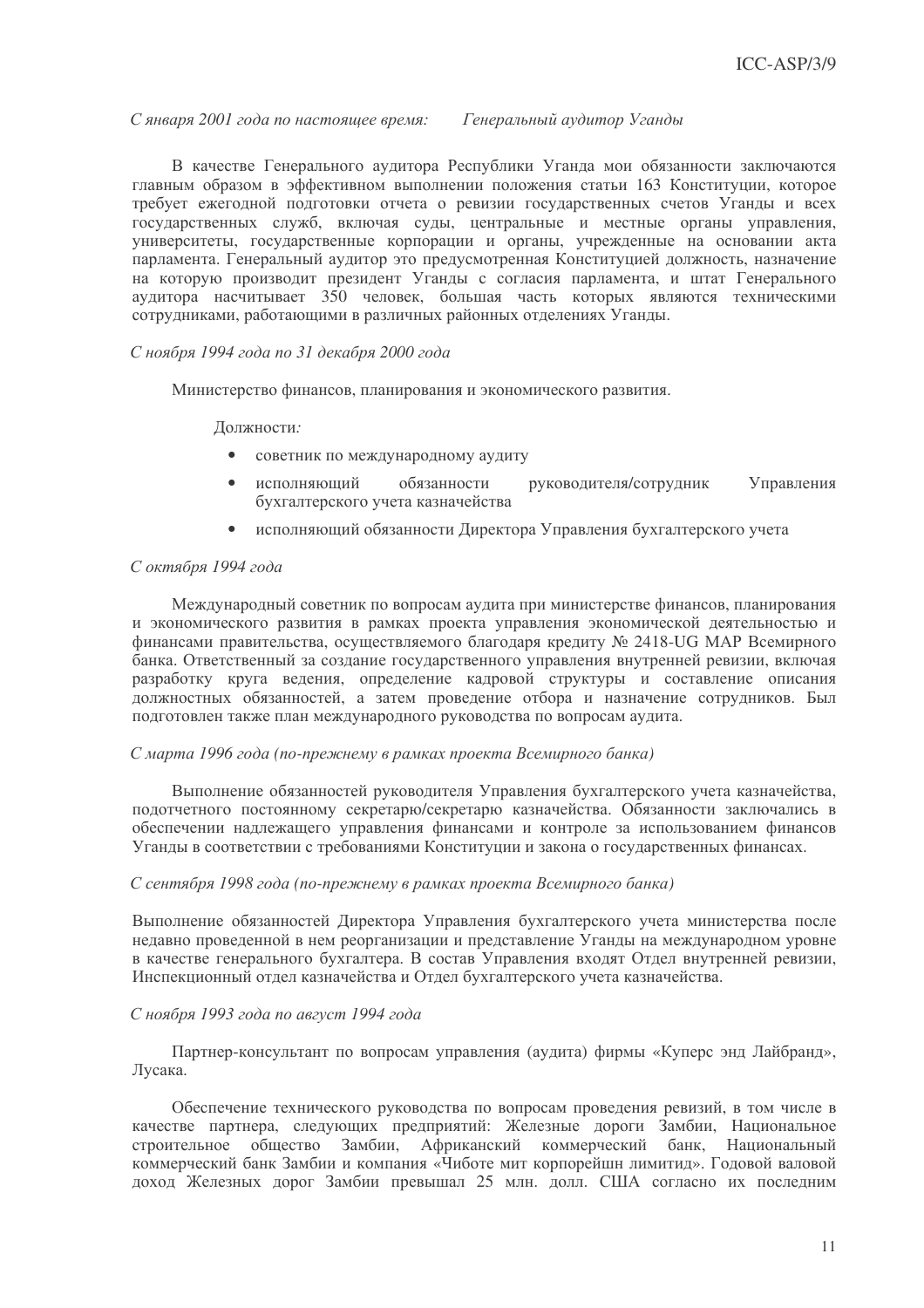финансовым веломостям, а основной капитал превышал 26 млн. лолл. США (700 замбийских квачей = 1 долл. США). В число организаций, в которых проводилась ревизия и которые пользовались поллержкой зарубежных лоноров, входили Фелерация работолателей Замбии, Объединенная церковь Замбии и различные проекты, спонсором которых являлся Университет Замбии

# С июня 1990 года по июль 1993 года

Партнер-резидент фирмы «Куперс энд Лайбранд», Лилонгве, Малави.

Техническое руководство

Обеспечение технического руководства по вопросам ревизий, секретариатского обслуживания и налогообложения компаний. Крупными клиентами являлись «Инвестмент трейл энл менелжмент корпорейшн» с оборотом свыше 54 млн. малавийских квачей (7 малавийских квачей = 1 лолл. США на июнь 1993 года). Совет волного хозяйства Лилонгве (компания коммунального обслуживания, активы которой превышали 187 млн. малавийских квачей), компания «Малтрако лимитид» (филиал «Инвестмент трейд энд менеджмент корпорейшн», занимающийся продажей землеройных машин и грузовиков большой грузопольемности) и компания  $\overline{W}J \& \overline{R}L$  Gulliver. занимающаяся строительством дорог и  $\kappa$ ипья

# Налогообложение

Деятельность в области налогообложения включала анализ расчетов величины подоходного налога и налоговых деклараций, подготовленных от имени клиентов, и связь с Налоговым управлением для получения утвержденных оценок; предоставление свежей информации, консультаций и рекомендаций клиентам и сотрудникам в связи с событиями и изменениями в налоговом законодательстве.

Управление конкурсной массой

Исполнение обязанностей ликвидатора и управляющего конкурсной массой восьми хозяйств по выращиванию табака.

# Административная деятельность

Решение административно-кадровых вопросов в процессе руководства отделением в Лилонгве. Подбор нужного сочетания технических сотрудников и специалистов надлежащей квалификации и уровня для обеспечения наиболее эффективного обслуживания клиентского портфеля фирмы и достижения и поддержания максимально высоких профессиональных стандартов. Одним из важнейших факторов в процессе обеспечения контроля за расходами и окончательного определения и согласования гонораров с клиентами являлось сопоставление фактически затраченного времени на рабочем месте с количеством времени, отведенным для выполнения конкретной работы.

Профессиональная подготовка

Подготовка и повышение квалификации персонала являлись постоянными техническими составляющими оперативного роста эффективности и качества конечной продукции. Обучение в процессе работы (на местах) при проведении ревизий или выполнении иных обязанностей и окончательный анализ по итогам деятельности обеспечивали одновременно надлежащий и постоянный контроль за работой сотрудников и их профессиональную подготовку. Участие и выступления по различным вопросам в ходе внутриорганизационных учебных курсов, проводимых совместно с отделением фирмы в Блантайре, способствовали развитию у сотрудников навыков ревизионной и бухгалтерской работы и общения с людьми, особенно при проведении тематических исследований и занятий с распределением ролей между слушателями.

С отдельными сотрудниками проводился разбор экзаменационных вопросов и примеров во внеклассной, менее формальной обстановке.

С июня 1989 года по июнь 1990 года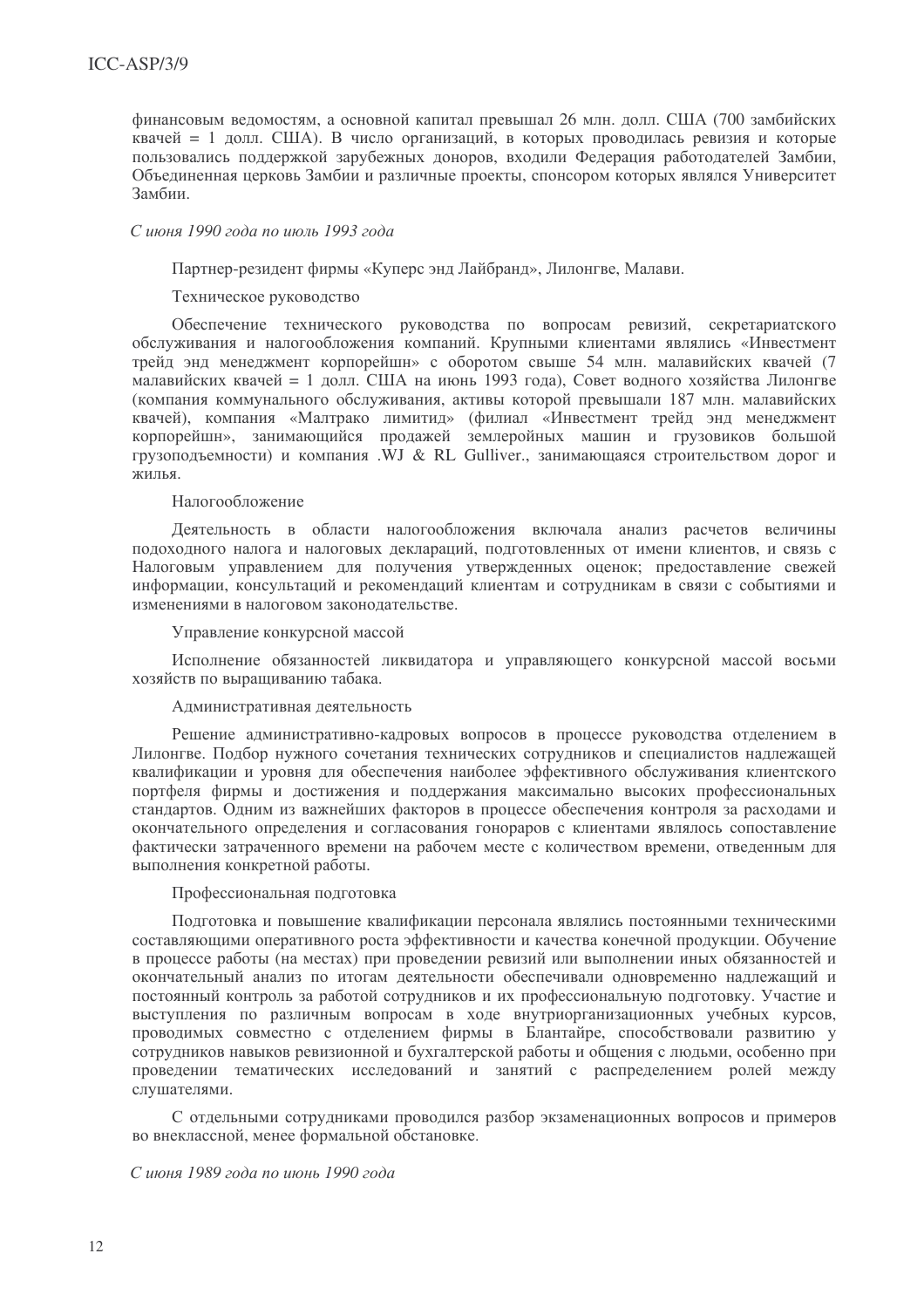Партнер (аудит), фирма «Куперс энд Лайбранд», Лусака.

Направлениями работы отделения, в состав которого входили девять партнеров, являлись аудит в вопросах налогообложения, предоставление консультаций по управленческим вопросам, управление конкурсной массой, бухгалтерский учет и секретариатское обслуживание компаний. Мои основные обязанности как одного из партнеров по вопросам аудита обеспечении заключались в технического руководства аудитом поддержании  $\,$  M профессиональных стандартов сотрудников.

Как член национального технического комитета фирмы я активно участвовал в разработке руководящих принципов, касающихся аудита и бухгалтерского учета, а также организации и проведении учебных курсов в рамках фирмы.

## $C$  мая 1987 года по июнь 1989 года

Партнер, фирма «Куперс энд Лайбранд», Китве, Замбия.

В качестве партнера по общим вопросам я занимался вопросами аудита, налогообложения и секретариатского обслуживания компаний и совершенствованием системы бухгалтерского учета фирмы, а также способствовал тому, что департамент от секретариатских функций перешел к выполнению более широких обязанностей по финансовому обслуживанию, что привело к переименованию департамента в Группу предпринимательского обслуживания.

# С августа 1983 года по май 1987 года

Фирма «Куперс энд Лайбранд», Лусака:

- $\bullet$ старший аудитор
- аудитор-контролер
- управляющий и специальный помощник старшего партнера

### Выполняемые обязанности

### Аудит

Проведение ревизий в частных компаниях и полугосударственных организациях. Эти компании занимались главным образом переработкой, розничной и оптовой торговлей, строительством, сельским хозяйством, транспортом (перевозка грузов), церковными делами, гостиничным хозяйством и финансовыми услугами. В число основных клиентов входили «Интерконтинентал хоутел копорэйшн лимитид», «Замбия нэйшнл провидент фанд энд Замбия нэшнл хоулсэйл энд маркетинг компани лимитид», компания «Контракт холидж», компания «Примиум ойл индастриз» и Национальный коммерческий банк Замбии.

### Специальный помощник старшего партнера

Главное внимание в работе уделялось новым и перспективным клиентам. Эта работа была сопряжена со сбором и анализом информации, подготовкой различных финансовых сведений, таких, как данные о котировке акций, прогнозы в отношении притока наличности и оценка проектов/предпринимательских операций, а также поддержанием связей с финансовыми учреждениями.

### С февраля 1980 года по ноябрь 1982 года

Фирма «Куперс энд Лайбранд», Лондон:

- старший бухгалтер
- главный бухгалтер

Работа в составе Группы предпринимательского обслуживания в лондонском отделении, выполнение различных функций, в том числе: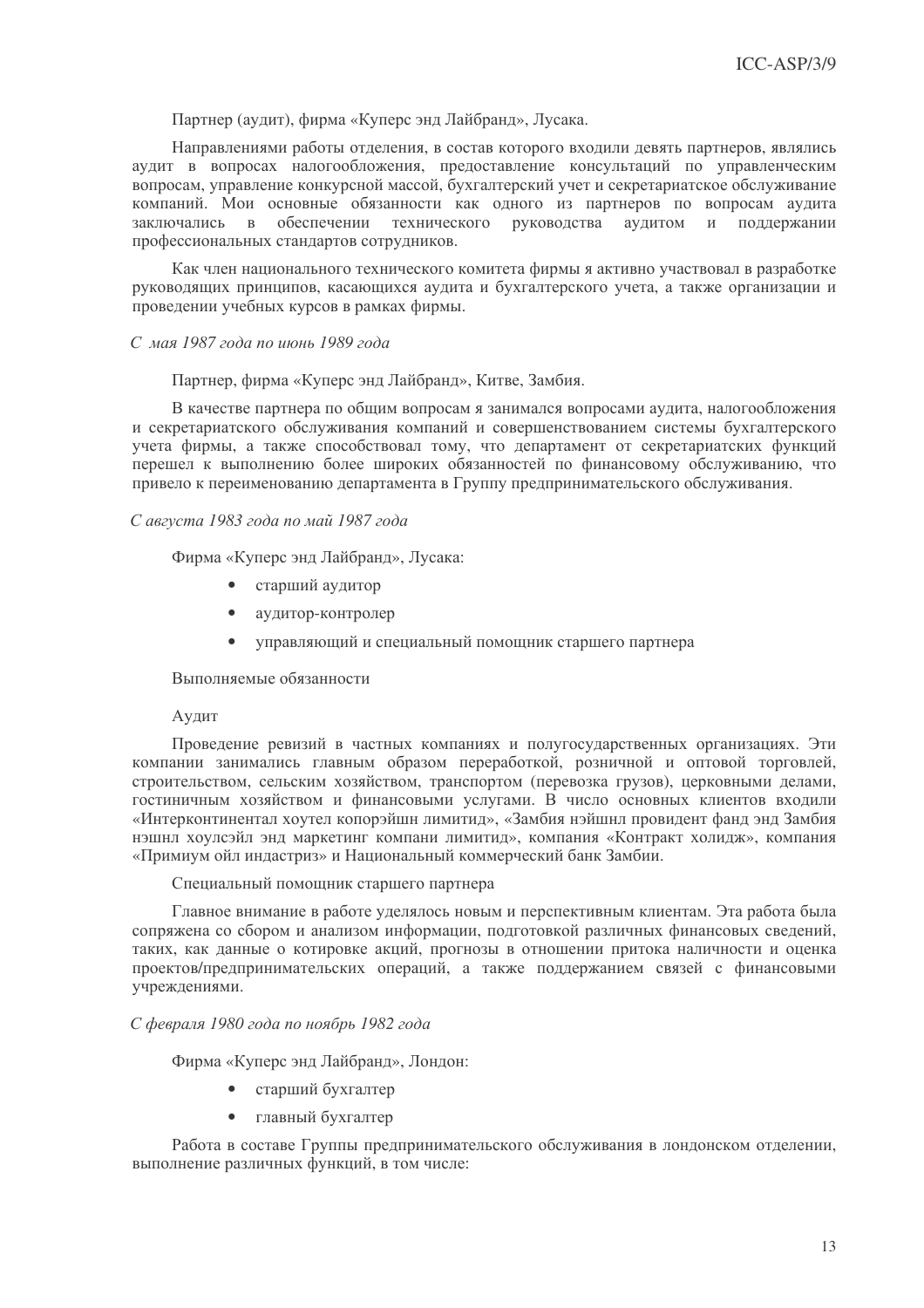Аудит:

- $\bullet$ расследования
- подготовка счетов статутных и управленческих расходов  $\bullet$
- решение вопросов секретариатского обслуживания компаний  $\bullet$
- подготовка различных финансовых отчетов

# Общественные/дополнительные обязанности

- $\bullet$ Член Бюджетно-финансового комитета Международного уголовного суда в Гааге, Нидерланды с 2003 года по настоящее время.
- Освобожденный от выполнения административных обязанностей  $\bullet$ директор Кампальской музыкальной школы - с 2003 года по настоящее время.
- $\bullet$ Член ex-officio Совета Института дипломированных государственных бухгалтеров Уганды, с 1996 года по настоящее время и председатель подкомитета Совета по аудиту.
- Член клуба «Ротари» в Лилонгве, Малави, 1992-1993 годы.
- Почетный казначей гольф-клуба в Лилонгве, 1992-1993 годы.  $\bullet$
- Член лусакского круглого стола XI, 1984-1987 годы.  $\bullet$
- Почетный казначей лусакского клуба (секция сквоша), 1986-1987 годы.  $\bullet$
- Почетный казначей окружной торгово-промышленной палаты в Китве  $\bullet$
- (Замбия), 1987-1988 годы.  $\bullet$
- Член Исполнительного комитета Ассоциации дипломированных сертифицированных бухгалтеров, отделение в Замбии, 1987 год.
- Любитель гольфа, когда-то играл в сквош.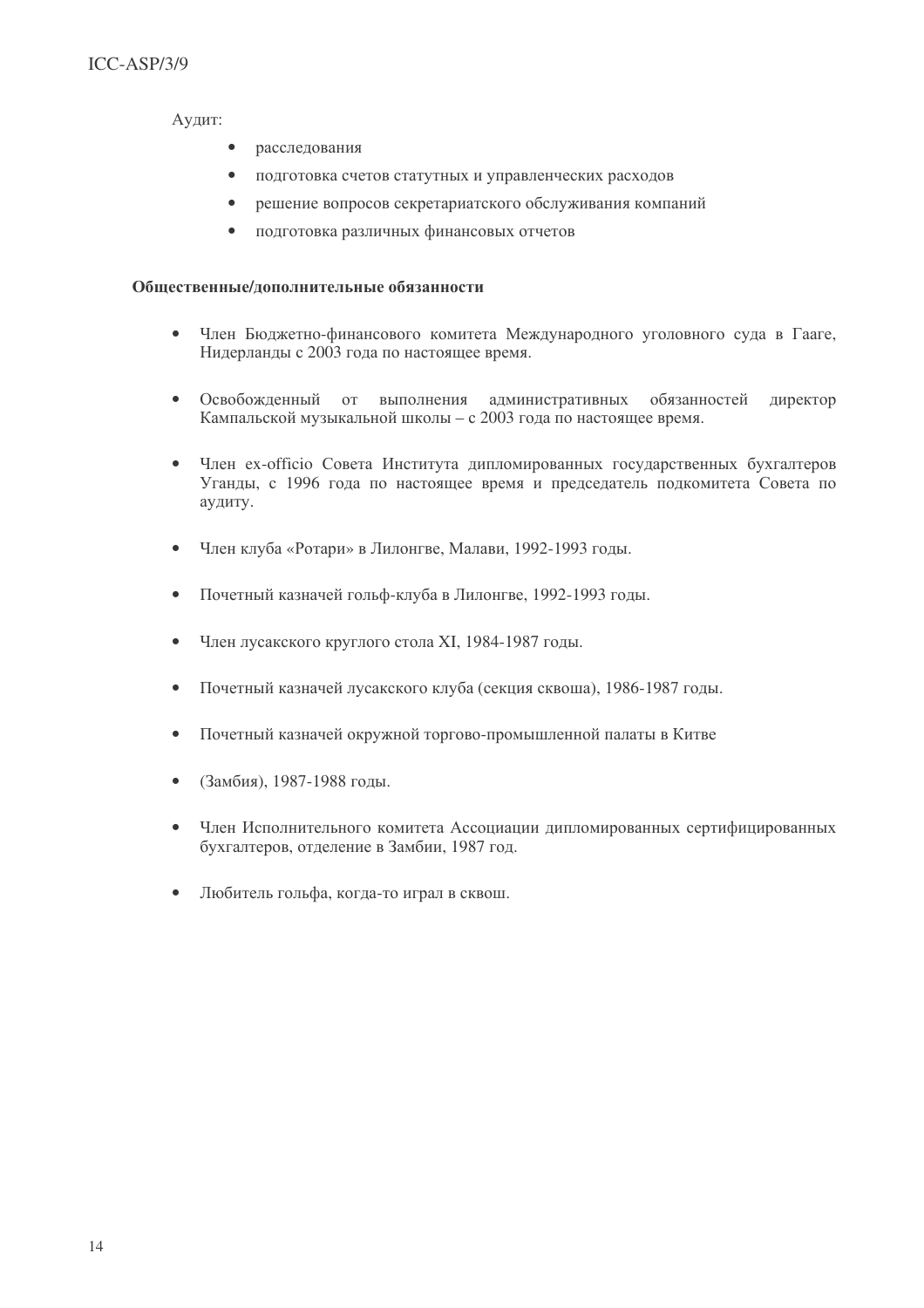#### 5. Карл Пашке (Германия)

[Original: English]

# Вербальная нота

Посольство Федеративной Республики Германии свидетельствует свое уважение Секретариату Ассамблеи государств-участников Римского статута Международного уголовного суда и имеет честь сообщить о том, что федеральное правительство Германии приняло решение выдвинуть кандидатуру г-на Карла Теодора Пашке для избрания в состав Бюджетно-финансового комитета в ходе выборов, которые состоятся на третьей сессии Ассамблеи государств-участников в сентябре 2004 года в Гааге.

К настоящему прилагается биография г-на Пашке.

 $\mathbb{R}^2$ 

# Профессиональная деятельность

| с 2003 года    | Председатель Бюджетно-финансового комитета<br>Международного уголовного суда, Гаага                                                                                                                          |
|----------------|--------------------------------------------------------------------------------------------------------------------------------------------------------------------------------------------------------------|
| 2002-2003 годы | советник по вопросам управления Совета Европы в Страсбурге,<br>Франция.                                                                                                                                      |
| 1999-2000 годы | Посол<br>особым<br>поручениям<br>(вопросы<br>внутренней<br>$\Pi$ <sup>O</sup><br>организации), Министерство иностранных дел Германии, Берлин                                                                 |
| 1994-1999 годы | Заместитель Генерального секретаря по службам внутреннего<br>надзора, Организация Объединенных Наций, Нью-Йорк                                                                                               |
| 1990-1994 годы | Генеральный директор по кадровым и управленческим вопросам,<br>Министерство иностранных дел, Бонн                                                                                                            |
| 1987-1990 годы | Полномочный<br>министр<br>заместитель<br>руководителя<br>$\,$ M<br>представительства, посольство Германии в Вашингтоне, О.К.                                                                                 |
| 1984-1986 годы | Германии<br>Постоянный<br>представитель<br>Организации<br>при<br>Объединенных Наций и других международных организациях,<br>Вена, Австрия                                                                    |
| 1980-1984 годы | Официальный представитель Министерства иностранных дел,<br>Бонн                                                                                                                                              |
| 1977-1980 годы | Советник по вопросам прессы и связей с общественностью,<br>посольство Германии в Вашингтоне, О.К.                                                                                                            |
| 1972-1977 годы | Директор по вопросам подготовки дипломатов младшего звена,<br>Министерство иностранных дел, Бонн                                                                                                             |
| 1968-1971 годы | Советник<br>вопросам<br>$\Pi$ <sup>O</sup><br>политическим<br>заместитель<br>И<br>представительства,<br>Германии<br>руководителя<br>посольство<br>$\overline{B}$<br>Киншасе/Демократическая Республика Конго |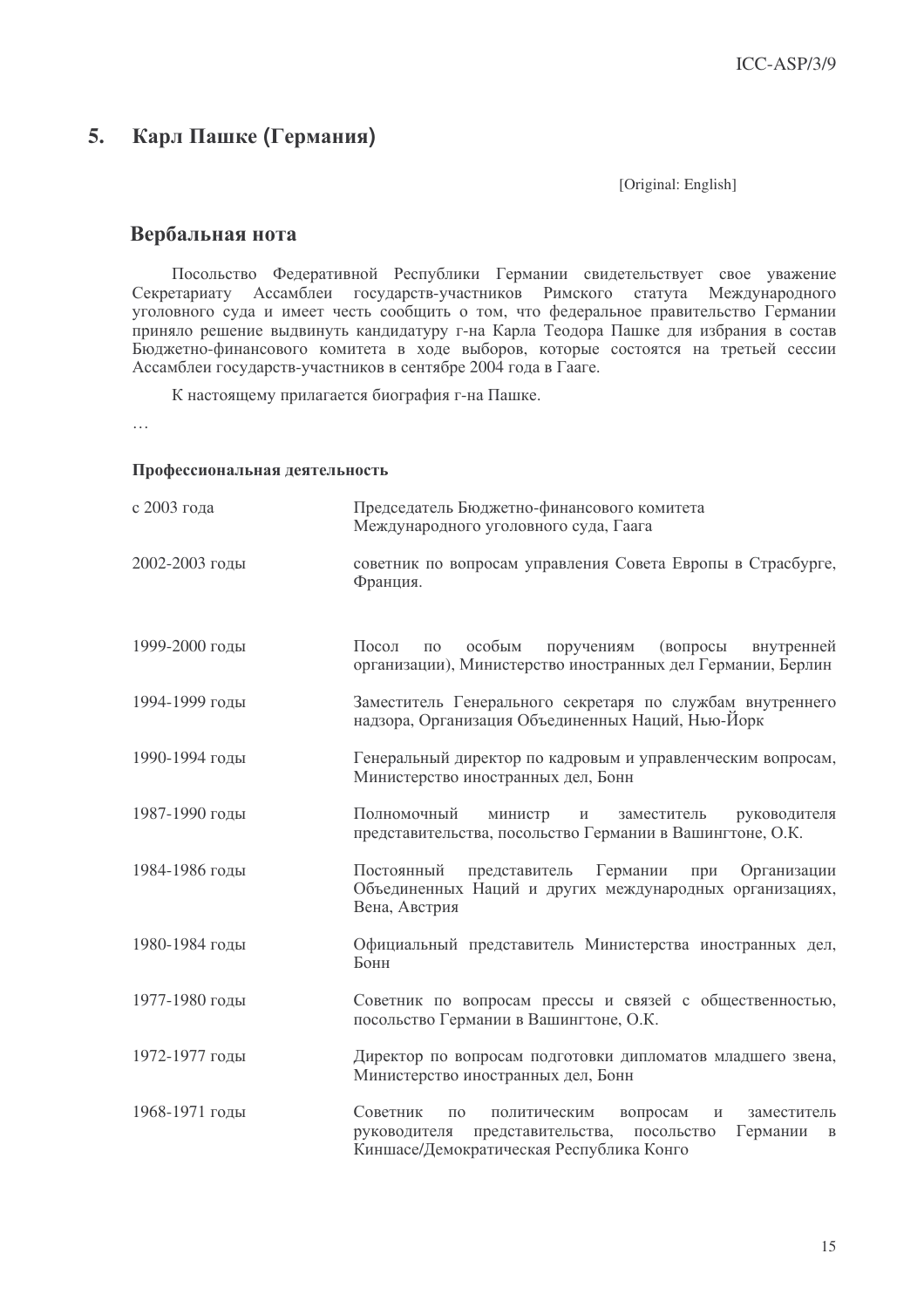| 1964-1968 годы | Германский консул в Новом Орлеане, Луизиана, Соединенные<br>Штаты                                      |
|----------------|--------------------------------------------------------------------------------------------------------|
| 1960 год       | Принят в Дипломатическую службу Германии после изучения<br>права в Мюнхенском и Боннском университетах |

Карл Т. Пашке родился в Берлине в 1935 году. Женат, имеет двух взрослых детей. Помимо своей профессиональной деятельности он является джазовым музыкантом и композитором.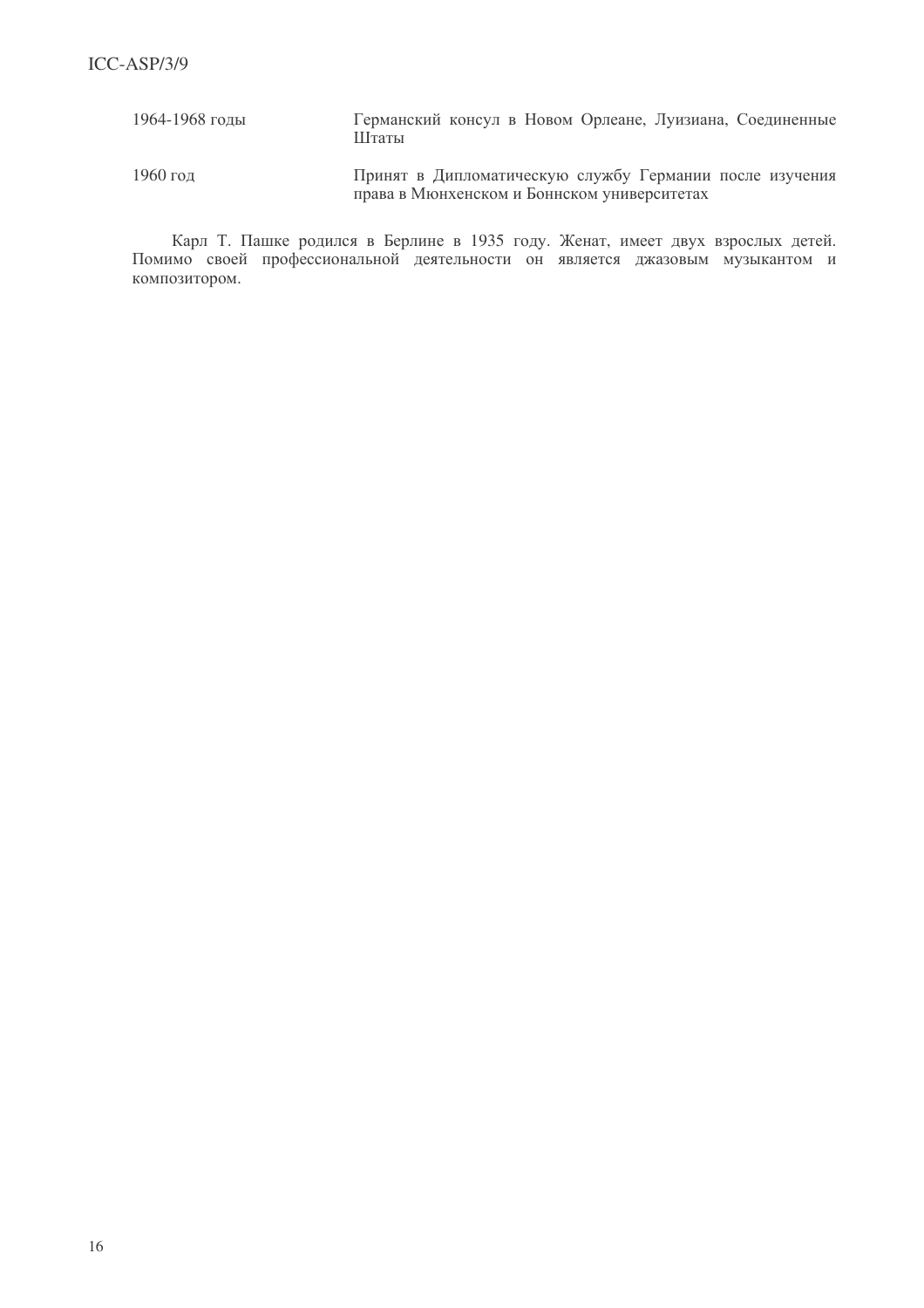#### 6. Штейнбука, Инна (Латвия)

Поллинный текст на английском языке]

# Вербальная нота

Министерство иностранных дел Республики Латвия свидетельствует свое уважение Директору Секретариата Ассамблеи государств-участников Международного уголовного суда и имеет честь сослаться на записку относительно выдвижения кандидатов в состав Бюджетнофинансового комитета Ассамблеи государств-участников Римского статута Международного уголовного суда от 31 марта 2004 года, а также сообщить о том, что правительство Латвии приняло решение выдвинуть кандидатуру д-ра Инны Штейнбуки для избрания в состав Бюджетно-финансового комитета Международного уголовного суда.

Д-р Штейнбука является экспертом с признанным на международном уровне авторитетом и опытом в области финансов; она хорошо разбирается в финансовых и административных вопросах Международного уголовного суда и впервые была избрана в состав Комитета в 2003 году. Д-р Штейнбука является председателем Комиссии по коммунальным службам Республики Латвия; до недавнего времени она работала в качестве советника Исполнительного директора Международного валютного фонда. Она участвовала в осуществлении международных проектов Всемирного банка, ОЭСР и Европейской комиссии. Обладая указанным профессиональным опытом, доктор Штейнбука является в то же время профессором и автором большого числа публикаций по вопросам экономики и финансов. К настоящему прилагается биография д-ра Штейнбуки, по которой можно судить о ее квалификации.

### Основные анкетные данные

| Дата и место рождения: | 8 октября 1952 года, Рига.                                                               |
|------------------------|------------------------------------------------------------------------------------------|
| Образование:           |                                                                                          |
| 1991 год               | доктор habil. оес., Финансовый институт, Москва                                          |
| 1980 год               | доктор оес, Институт экономики и финансов, Санкт-<br>Петербург                           |
| 1970-1975 годы         | Латвийский<br>университет, факультет<br>экономики,<br>специальность: экономист-математик |
| Ученые степени:        |                                                                                          |
| 1997 год               | профессор Латвийского университета                                                       |
| 1992 год               | доктор habil oec.                                                                        |
| 1991 год               | доктор экономических наук                                                                |
| 1985 год               | научный работник                                                                         |
| 1980 год               | кандидат экономических наук                                                              |
| Профессиональный опыт: |                                                                                          |
| 2003 год - н.вр.       | Международный уголовный суд, член Бюджетно-<br>финансового комитета                      |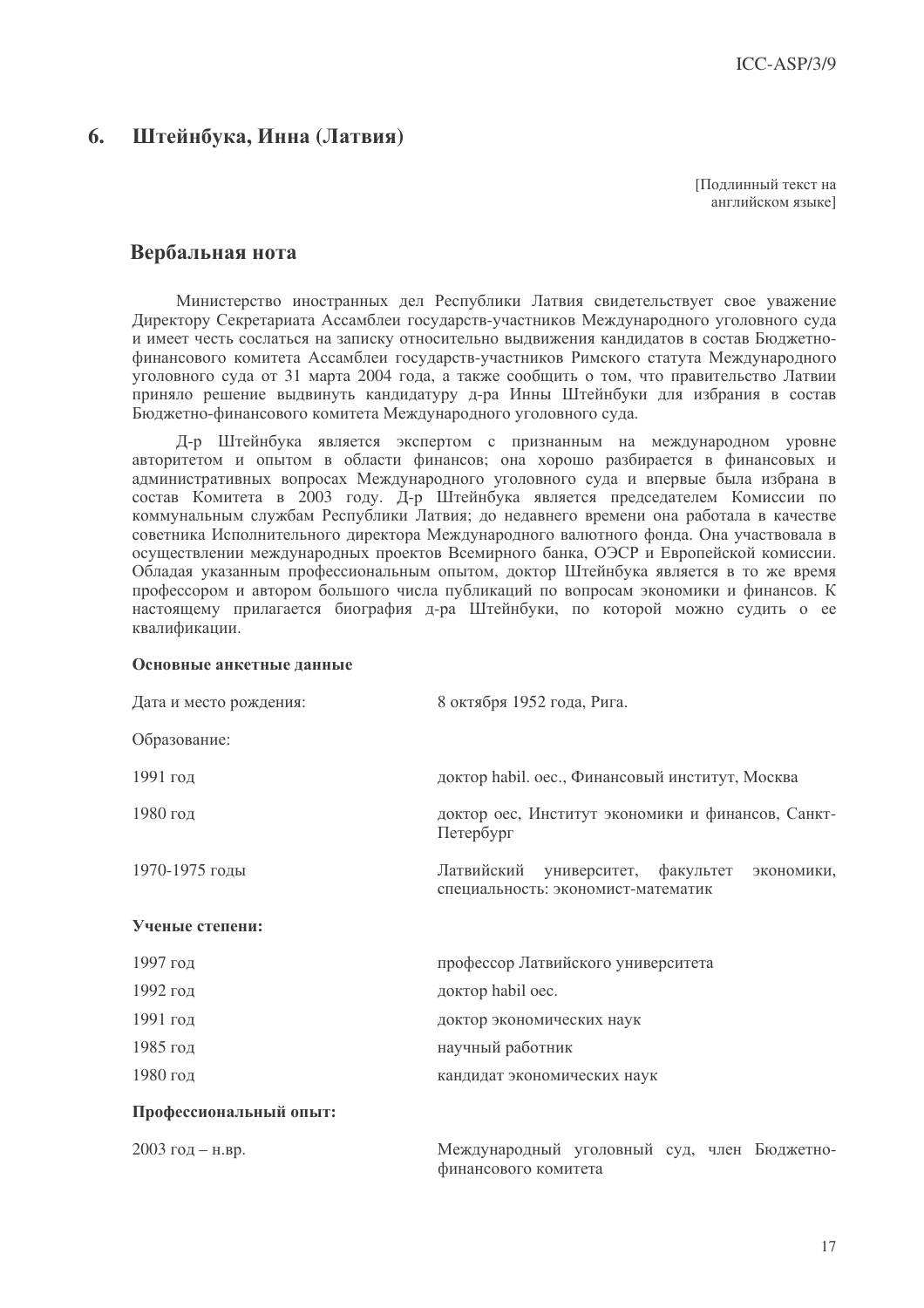| 2001 год-                               | Комиссия по коммунальным службам, председатель                                                                           |  |
|-----------------------------------------|--------------------------------------------------------------------------------------------------------------------------|--|
| 1999-2001 годы                          | Международный<br>валютный<br>фонд,<br>советник<br>Исполнительного директора отделения для Северо-<br>балтийского региона |  |
| 1991-1999 годы                          | Министерство финансов, директор Департамента<br>бюджетно-налоговой<br>экономического<br>анализа<br>И<br>ПОЛИТИКИ         |  |
| Опыт преподавательской и научной работы |                                                                                                                          |  |
| 1993 год - н.вр.                        | профессор макроэкономики, Латвийский университет,<br>Отделение международной экономики и бизнеса                         |  |
| 1975-1991 годы                          | Институт экономики, Латвийская академия наук -<br>научный работник, руководитель Департамента                            |  |
| 1993 год                                | приглашенный научный работник, Банк Финляндии,<br>Восточноевропейский отдел                                              |  |
| 1991 год                                | приглашенный научный работник, Гейдельбергский<br>университет, Школа эконометрики                                        |  |
| Почетные звания и награды:              |                                                                                                                          |  |
| 1998 год                                | член-корреспондент Латвийской академии наук                                                                              |  |
| Языки:                                  | латвийский, английский, русский                                                                                          |  |

# Научно-исследовательская работа, участие в международных проектах

- Программа развития Организации Объединенных Наций, "Latvia. Human Development report 2002/2003. Human Security" (2003 год, Рига), автор.
- Консультант исследования ОЭСР "The Economics and Regulatory Environment for Trade in Services in the Transition Economies",  $(2002 \text{ rog}).$
- Латвийская ассоциация по исследованию Европейского союза "Competitiveness of Latvia and promotion of comparative advantages" (2002 год).
- Консультант исследования ОЭСР "Comparison of Developments in Fiscal Policy in the Baltics". Опубликовано в "Baltic States - A Regional Economic Assessment". ОЭСР, февраль 2000 года.
- Консультант исследования ОЭСР "The Baltic States Economic Assessment" (1999 год).
- Trade Barriers Existing between Central European Countries and their Impact. *Программа* PHARE/руководитель программы: проф. Патрик Мисерлен, Франция (1996 год).
- "The Long-term Growth Prospects of the Central and Eastern European Countries in Relation with the Economic and Monetary Union". Исследование *EC DG II* /руководитель проекта: Андриес Брандсма/ (1996 год).
- Сотрудничество в осуществлении научно-исследовательского проекта МИПСА "Impediments to Export in Small Transition Economies", (1995 год).
- Economic Integration of the Baltic Countries and Eastern Europe in the World and European Есопоту/руководитель проекта: проф. Карл Б. Гамельтон, Швеция (1995 год).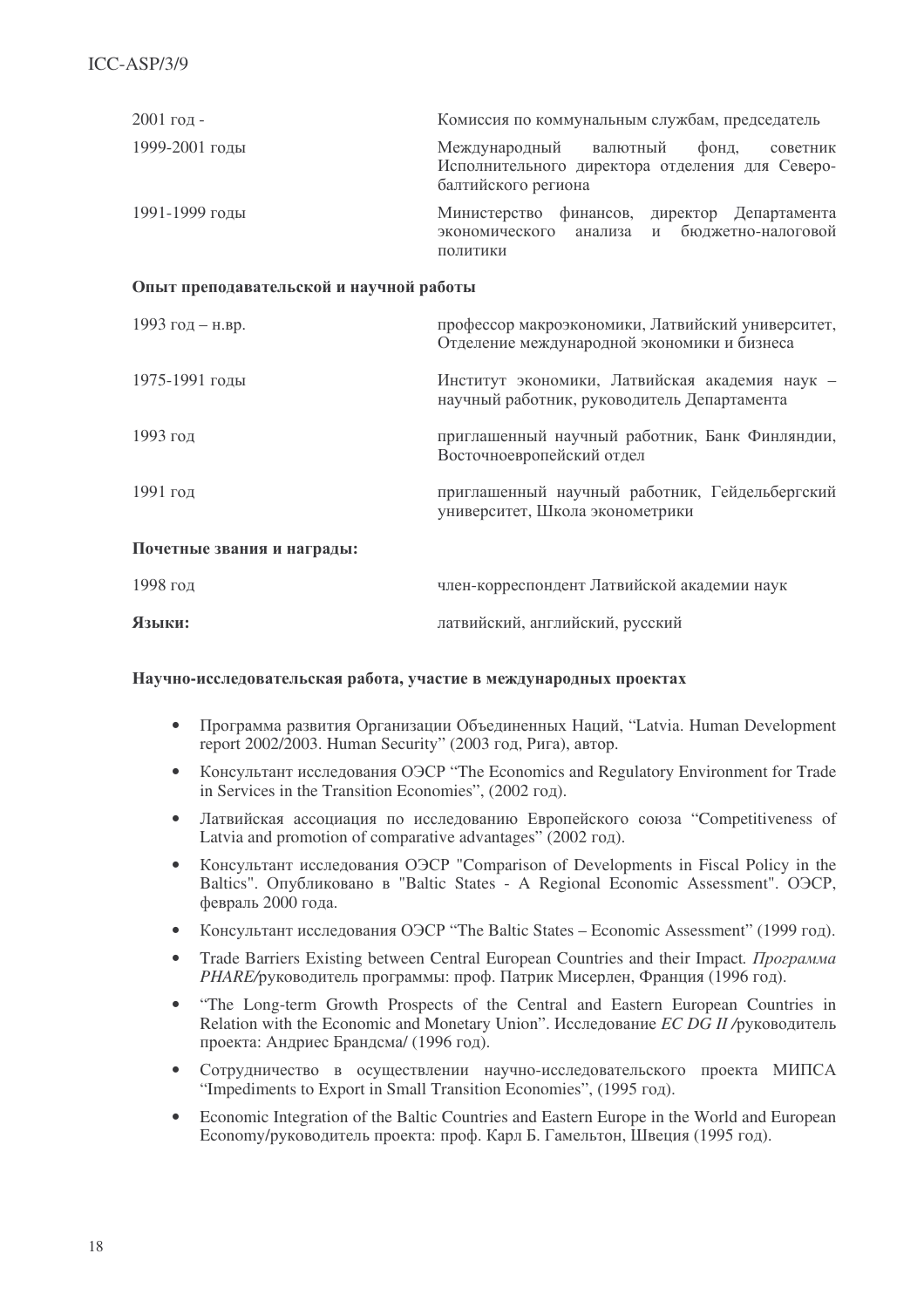- The Political Economy of New States in Central and Eastern Europe and the Former Soviet Union, *ESRC* / координатор проекта: проф. Пол Г. Хэа, Соединенное Королевство  $(1995 \text{ ron}).$
- Privatisation and Employee Ownership in the Baltic Countries, *(ACE - 1993*) /координатор проекта: проф. Нильс Мигинд (Дания).
- Adjustment and Growth in Eastern Europe (*ACE-1993);* Governance and Economic Performance in Eastern Europe" *(ACE-1994);* Financial Integration between the EU and the Transition Economies of Central and Eastern Europe" (АСЕ-1996) /координатор проекта: проф. Максвелл Дж. Фрай, Соединенное Королевство.
- New Tax-system for Latvia in the Transition (руководитель проекта проф. д-р. Манфред Роуз, Гейдельбергский университет). – Министерство финансов Германии (1992 год).
- Monitoring of Selected Industrial Enterprises in the Initial Phase of Transition. Всемирный банк (1992 год)

# Публикации

- I.Šteinbuka, "Latvia: An inviting Market", ECTA Review 2004.
- I.Šteinbuka, "Exact methods in tariff regulation. Theory and practice." (in Latvian), published "Sarunas V", Sabiedriskais izglitibas fonds "Jauna akademija", Riga, 2004, 161- 172.pg.
- I.Šteinbuka, "Fiscal policy in Latvia: the Past and the Future", published in scientific proceedings of international scientific conference "Strategic role of tax administration and customs in the development of national economy", editor, RTU izdevnieciba, Riga, 2003, 40-46. pg.
- I. Šteinbuka, J.Mikelsons "Preconditions for Information Society Development: How the Regulator Can Contribute", published "Information society and modern business", selected proceedings of international scientific conference, January 31 - February 1, 2003, Ventspils University College, 2004, Jumava, pp.273-279.
- R.Zile, I. Šteinbuka. Latvia on the way to the European Union. Finance and Development. IMF, June 2001, p.30.
- Latvia's Dilemma: Financing Accession Costs While Maintaining Fiscal Constraint. Transition, Transition Newsletter, The World Bank/The William Davidson Institute, Vol.12, no.1, 2001, pp.5-6.
- The Alignments of Latvian Economy in the Context of European Integration. Journal of Baltic Studies, XXXI/2, AABC, 2000. pp.193-204.
- Indicators of the Health of the Financial Sector. Statistika-2000, Latvijas statistiku asociacija. Riga, 2000, pp.71-75.
- R.Zile, I.Šteinbuka et al. Latvia Entering XXI Century: Economics, Finance. Integration. Edited by I. Šteinbuka. Riga, 2000.
- R.Zile, I.Šteinbuka (editor and co-author), et al. Latvia on the threshold of XXI Century: Economics, Finance. 1999, Riga, 151 pp. (in Latvian)
- Nordic Investments in the Baltic Business Frontier (co-authors: Harley Johansen, Folke Snickars). – Submitted to *Lexington Books*, under review for publication, 1999.
- Latvia on the Way to the EU: Economic Policy Convergence. In: *"Latvia and the European Union"* (ed. Barry Lesser), 1999, Dalhousie University, Canada, pp. 49-71.
- Middle-term economic strategy in context of the joining the European Union (co-author Remigijs Pocs). - *LR Ministry of Finance, LR Ministry of Economy, Bank of Latvia*, 1998, Riga, 167 pp.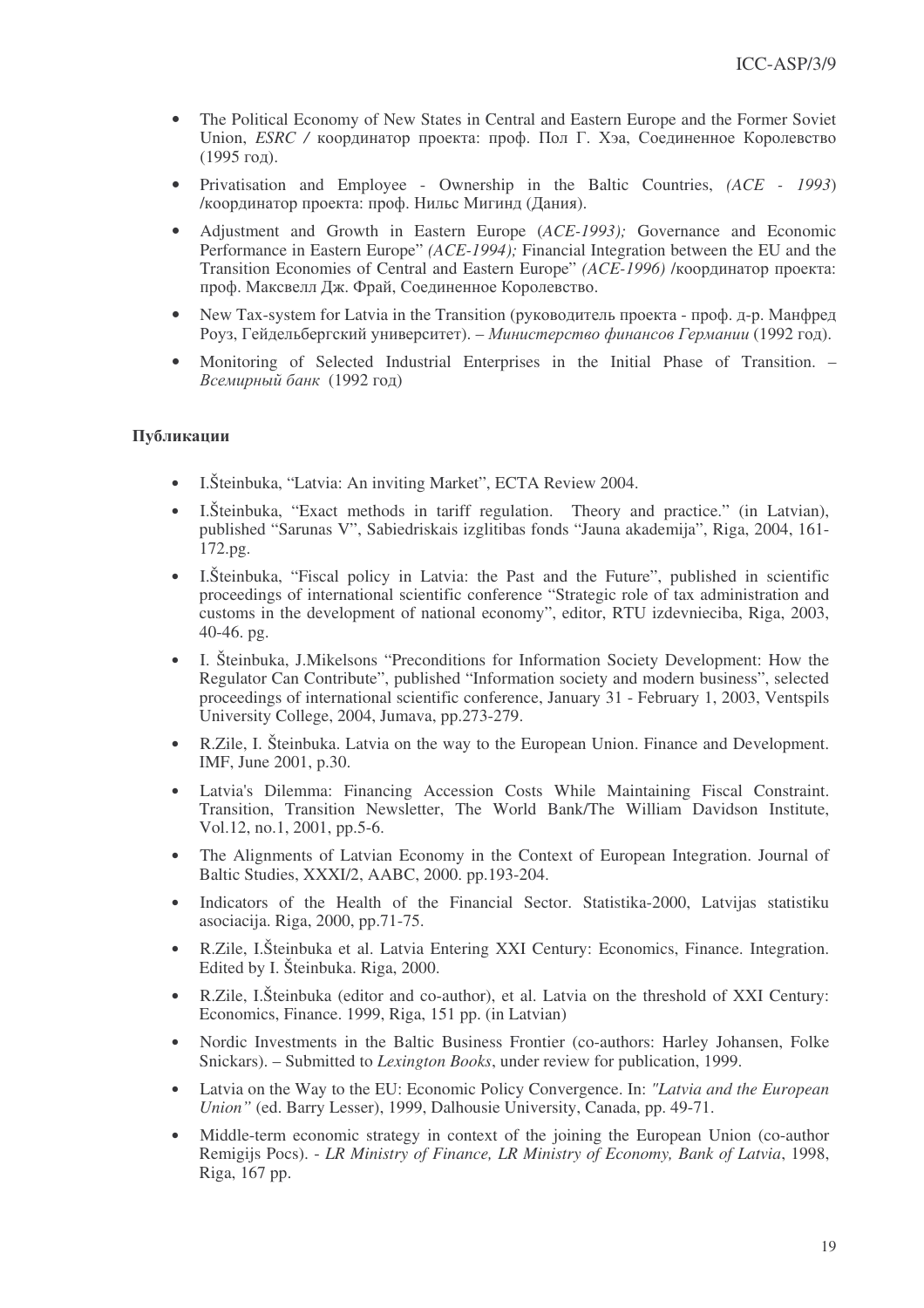- How close will we have approached Europe in 5 years? *Kapitals* (Riga), 1998, N 5, p.44, (in Latvian).
- Shady economy and uncollected taxes in Latvia (co-author Ieva Kodolina). *Proc. Faculty of Economics and Business Administration, Credit and Tax Politics, coll. 1*, 1998, Riga: University of Latvia, pp. 154-167 (in Latvian).
- Latvia: human development report. Chapter 1: team members. 1998, UNDP, Riga
- Country Studies: Latvia (co-author: Aleksandra Cirule). (Chapter in monograph *Trade Growth in Transition Economies. Export Impediments for Central and Eastern Europe,* ed. by Richard N. Cooper and Janos Gacs. IIASA) 1997, pp. 114-149.
- Comment on "The Global and Regional Outlooks in the Baltics" by Piritta Sorsa. Chapter in monograph*: Regionalism and the Global Economy: The Case of Central and Eastern Europe,* ed*.* by Jan J. Teunissen. FONDAD, The Hague), 1997. pp. 185-188.
- Economics of the Baltic States. *The Baltic Review*, 1997, vol.13, pp. 23-27.
- Latvia on the way to the European Union. *Ministry of Finance of the Republic of Latvia, Bulletin* No.2, 1997.
- Latvia: human development report. Chapter 1: team member, 1997, UNDP, Riga (in Latvian).
- Fiscal Adjustment in Latvia under Transition (co-author: Martins Kazaks). *Centre for Economic Reform and Transformation, Discussion Paper* No. 96/1. Heriot-Watt University, Department of Economics, Edinburgh.
- Foreign trade in Latvia: on the way to EU membership (co-author: Aleksandra Cirule). *Stockholm Institute of East European Economies, Working Paper* No. 115, October 1996.
- Case study: fiscal reform in Latvia. (Chapter in monograph: Seija Lainela, Pekka Sutela *The Baltic Economies in Transition*, Bank of Finland, 1995)
- Privatization in Latvia and the role of employee ownership. (Chapter in monograph: *Privatization and Financial Participation in the Baltic Countries*, Copenhagen business school. January 1995. Midterm results edited by Niels Mygind)
- Problems of macroeconomic stabilization and inflation control in Latvia. (Chapter in monograph *Baltic Regions and Baltic Links*, ed. by Lars Lundqvist and Lars Olof Persson, NordREFO 1995:2.)
- Factors and consequences of banking crisis in Latvia (co-authors: Edgar Sniegs, Martins Kazaks). – *Ministry of Finance of the Republic of Latvia, Bulletin* Nr. 2, 1995
- The way of reforms: first challenges and first results*. Ministry of Finance of the Republic of Latvia, Bulletin* Nr. 1, 1994
- Baltic States survey (Chapter in monograph *The Economic Consequences of Soviet Disintegration,* editor: J.Williamson, Washington, 1993).
- The Baltic's ways: Intentions, Scenarios, Prospects. *Review of Economics in Transition. Bank of Finland*. 08/1993
- Latvia in transition: first challenges and first results. *Review of Economics in Transition. Bank of Finland*. 08/1993
- Industry Policy in transition: the case of Latvia. *Review of Economics in Transition. Bank of Finland.* 08/1993.
- Economic and financial problems of environment protection in Latvia (Chapter in monograph: *Baltic Sea Region Environmental Protection*, University of Göteborg, 1992).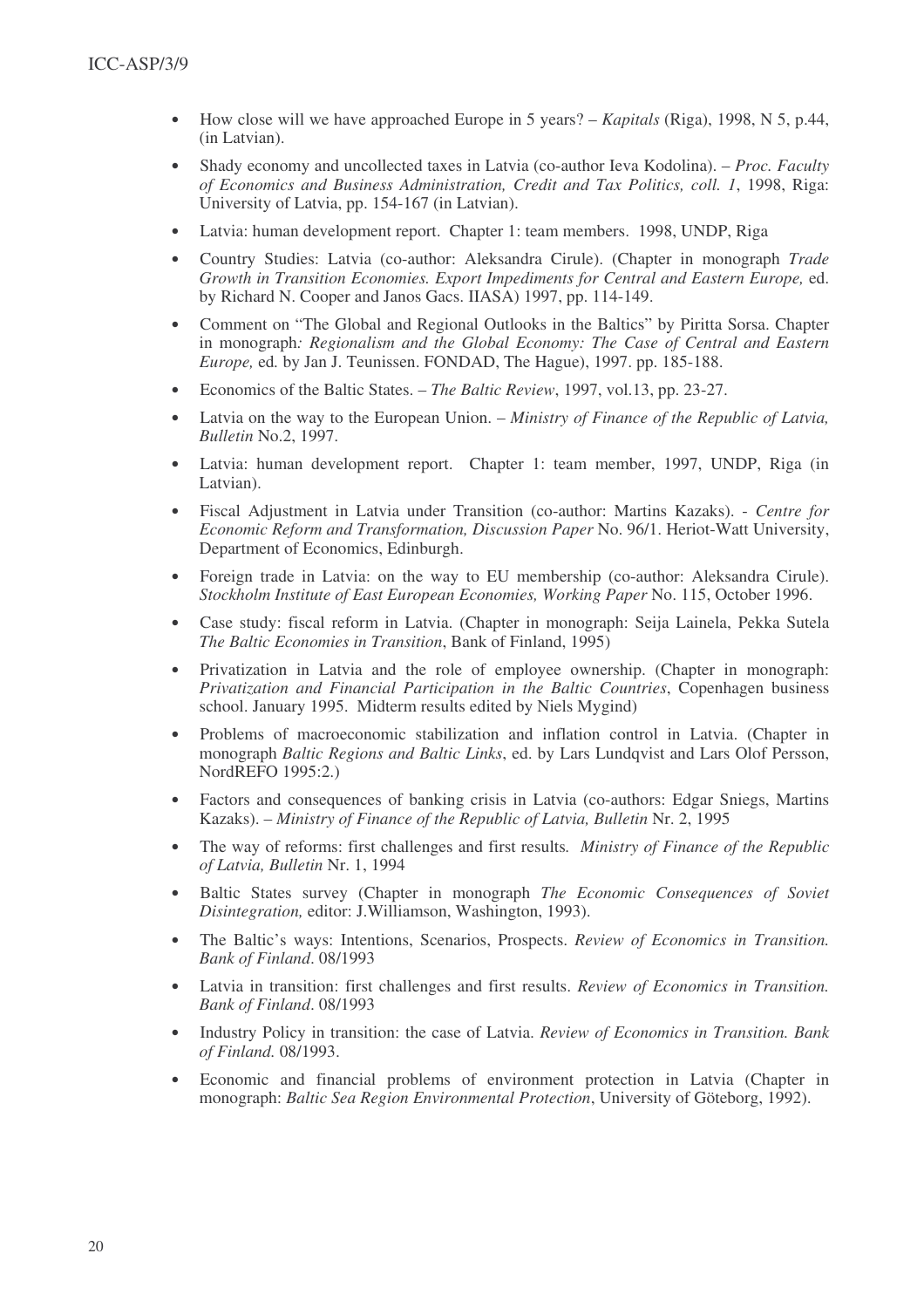#### $7.$ Тильманс, Мишель-Этьен (Бельгия)

Поллинный текст на английском языке]

# Вербальная нота Подлинный текст на английском языке

В соответствии с резолюцией ICC-ASP/1/Res.5 от 3 сентября 2003 года по вопросу о выдвижении кандидатур для избрания в качестве членов Бюджетно-финансового комитета Ассамблеи государств-участников Римского статута Международного уголовного суда и в связи с выборами, которые состоятся на третьй сессии Ассамблеи государств-участников в сентябре 2004 года, имею честь сообщить вам, что бельгийское правительство приняло решение выдвинуть кандидатуру г-на Мишеля Тильманса на одно из двух вакантных мест, зарезервированных за группой правительств западноевропейских и других государств на период 2005-2008 годов.

К настоящему прилагается биография г-на Мишеля Тильманса, из которой явствует, что он имеет международно признанную репутацию и обладает опытом в области финансов.

 $\ddotsc$ 

(Подпись) Жан-Мэр Нуарфалис,

посол Бельгии в Нидерландах

Подлинный текст на английском и французском языках]

# Профессиональная аттестация

Г-н Тильманс является гражданином Бельгии.

Г-н Тильманс является признанным экспертом и хорошо разбирается в бюджетных и административных вопросах, касающихся международных организаций.

Дата и место рождения: 25 апреля 1962 года, Ла-Пас.

# Образование

| 1986-1987 годы                     | Диплом об окончании аспирантуры корпоративного и<br>налогового права, Фламандский университет Брюсселя.                                 |  |  |
|------------------------------------|-----------------------------------------------------------------------------------------------------------------------------------------|--|--|
| 1981-1986 годы                     | Бакалавр права, католический университет в Лувен-ла-<br>Нёв, Бельгия.                                                                   |  |  |
| Профессиональная подготовка        |                                                                                                                                         |  |  |
| Октябрь 1990 года - март 1991 года | Профессиональная<br>Комиссии<br>подготовка<br>B<br>Европейского союза, Генеральный директорат XVI,<br>банковское и корпоративное право. |  |  |

# Дипломатическая служба